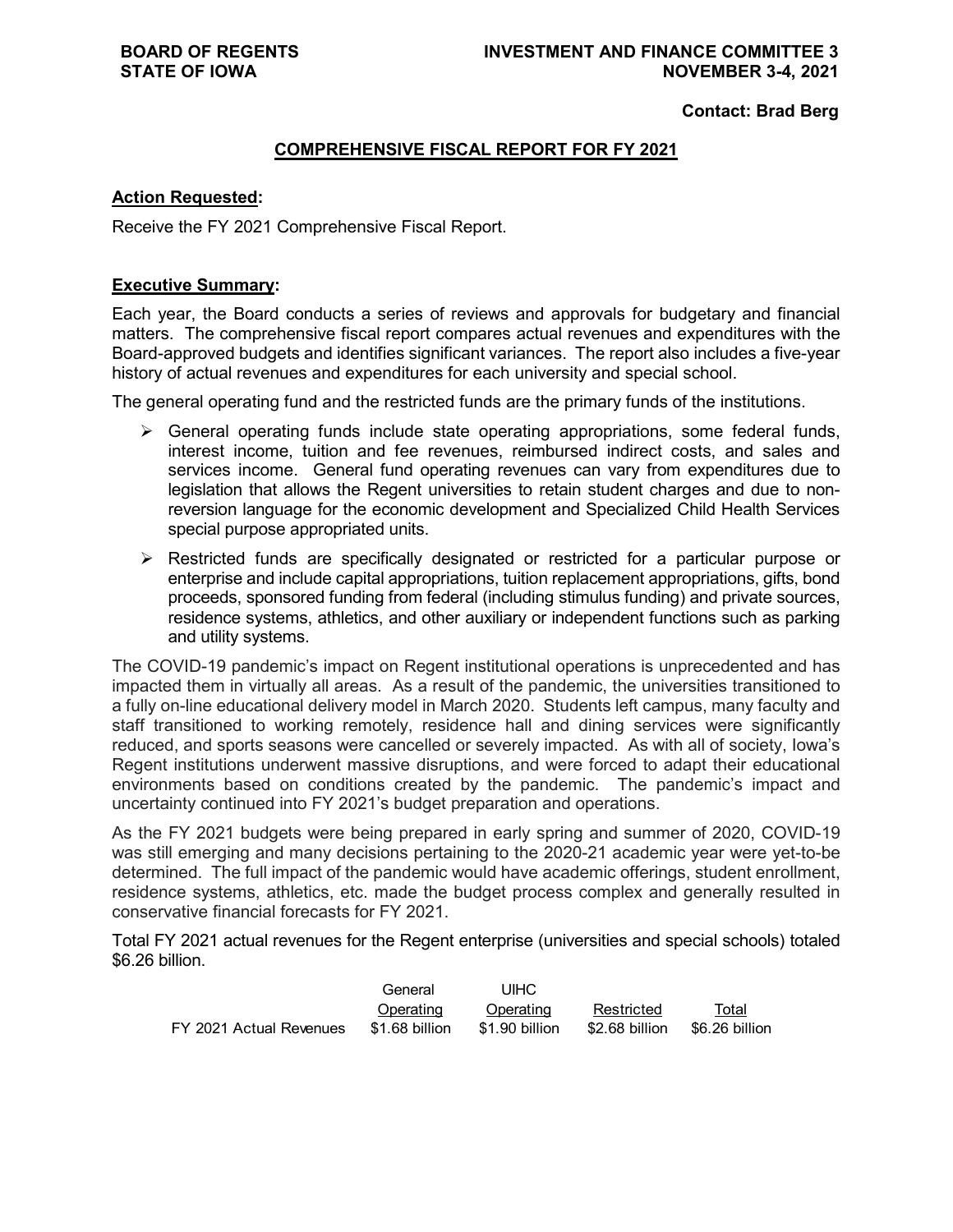## General Operating Funds

FY 2021 operating revenues (including all special purpose units except UIHC) at Iowa's public universities totaled \$1.66 billion, consisting primarily of tuition revenue (59.8%) and state appropriations (33.9%).

For the special schools, state appropriations comprise 74.3% of the \$19.5 million total operating revenues. The special school sales/service revenue is primarily contract revenue resulting from the salary and mileage billings for teachers, aids, and mobility specialists employed by the schools and under contractual agreement with the Area/Local Education Agencies.



The following table compares the total FY 2021 operating budgets (excluding UIHC) as approved by the Board in July 2020 to actual revenues and expenditures. Budget-to-actual comparisons for each of Iowa's public universities and special schools are contained in the attachments. Note: The comparison for the UIHC units is provided in Attachment A beginning on page 6.

| <b>General Operating Fund - All Institutions</b><br>FY 2021 (excludes UIHC units) |    |                                        |    |               |    |                          |                         |  |  |  |
|-----------------------------------------------------------------------------------|----|----------------------------------------|----|---------------|----|--------------------------|-------------------------|--|--|--|
|                                                                                   |    | <b>Board Approved</b><br><b>Budget</b> |    | <b>Actual</b> |    | Variance<br>Over/(Under) | $%$ of<br><b>Budget</b> |  |  |  |
| <b>REV ENUES</b>                                                                  |    |                                        |    |               |    |                          |                         |  |  |  |
| <b>APPROPRIATIONS</b>                                                             |    |                                        |    |               |    |                          |                         |  |  |  |
| General                                                                           | \$ | 578,929,327                            | \$ | 578,399,366   | \$ | (529, 961)               | 99.9%                   |  |  |  |
| Other                                                                             |    | 100,000                                |    | 1,200         |    | (98, 800)                | 1.2%                    |  |  |  |
| <b>RESOURCES</b>                                                                  |    |                                        |    |               |    |                          |                         |  |  |  |
| <b>Federal Support</b>                                                            |    | 15,711,970                             |    | 16,572,652    |    | 860,682                  | 105.5%                  |  |  |  |
| <b>Interest</b>                                                                   |    | 1,752,090                              |    | 3,181,491     |    | 1,429,401                | 181.6%                  |  |  |  |
| Tuition                                                                           |    | 971,136,578                            |    | 995,349,092   |    | 24,212,514               | 102.5%                  |  |  |  |
| <b>Reimbursed Indirect Costs</b>                                                  |    | 68,527,015                             |    | 79,216,423    |    | 10,689,408               | 115.6%                  |  |  |  |
| <b>Sales and Services</b>                                                         |    | 6,875,284                              |    | 6,392,165     |    | (483, 119)               | 93.0%                   |  |  |  |
| Other Income                                                                      |    | 1,906,330                              |    | 3,925,591     |    | 2,019,261                | 205.9%                  |  |  |  |
| <b>TOTAL REVENUES</b>                                                             | \$ | 1,644,938,594                          | \$ | 1,683,037,980 | \$ | 38,099,386               | 102.3%                  |  |  |  |
| <b>EXPENDITURES</b>                                                               |    |                                        |    |               |    |                          |                         |  |  |  |
| <b>Salaries</b>                                                                   | \$ | 1,093,313,080                          | \$ | 1,112,417,444 | \$ | 19,104,364               | 101.7%                  |  |  |  |
| Prof. /Scientific Supplies                                                        |    | 148,312,009                            |    | 109,442,161   |    | (38, 869, 848)           | 73.8%                   |  |  |  |
| <b>Library Acquisitions</b>                                                       |    | 30,911,249                             |    | 31,833,681    |    | 922,432                  | 103.0%                  |  |  |  |
| Rentals                                                                           |    | 9,457,728                              |    | 9,090,277     |    | (367, 451)               | 96.1%                   |  |  |  |
| <b>Utilities</b>                                                                  |    | 84, 181, 295                           |    | 79,023,094    |    | (5, 158, 201)            | 93.9%                   |  |  |  |
| <b>Building Repairs</b>                                                           |    | 35,343,000                             |    | 50,527,850    |    | 15,184,850               | 143.0%                  |  |  |  |
| Auditor of State                                                                  |    | 2,002,840                              |    | 1,550,263     |    | (452, 577)               | 77.4%                   |  |  |  |
| Equipment                                                                         |    | 4,809,118                              |    | 10,661,106    |    | 5,851,988                | 221.7%                  |  |  |  |
| Aid to Individuals                                                                |    | 236,608,275                            |    | 240, 158, 225 |    | 3,549,950                | 101.5%                  |  |  |  |
| <b>TOTAL EXPENDITURES</b>                                                         | \$ | 1,644,938,594                          | \$ | 1,644,704,101 | \$ | (234, 493)               | 100.0%                  |  |  |  |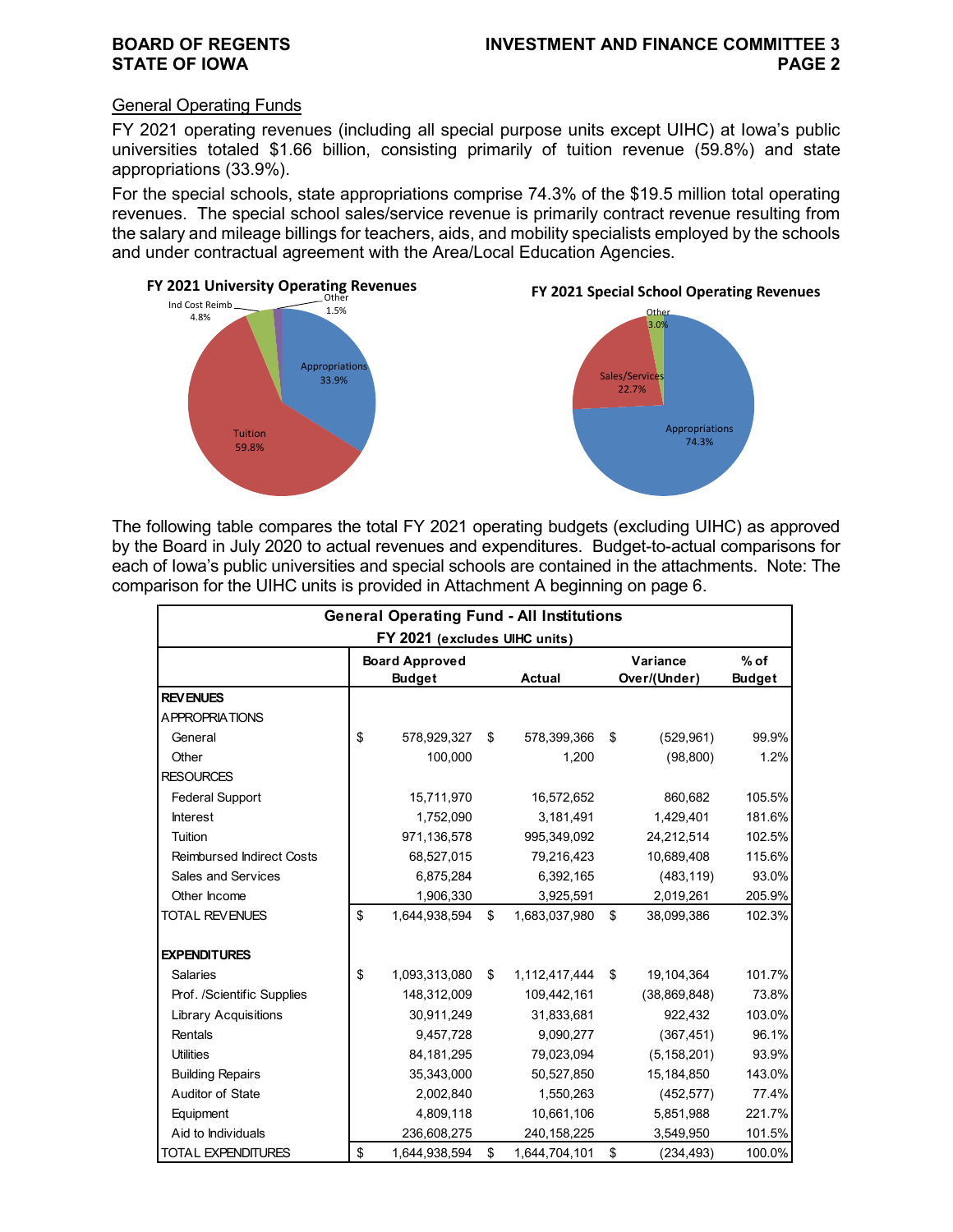General operating fund revenues totaled \$1.68 billion and were 2.3% over budget. Higher indirect cost reimbursements from sponsored research activity and the additional collective tuition revenue over a conservative budget comprised the majority of the budget-to-actual variance.

Reflective of the service nature of Iowa's public universities and special schools, salary-related expenses comprised 68% of the total operating expenses. In general, the institutions took measures to reduce expenditures due to the continued uncertainty created by the pandemic. Professional and scientific supplies and services and utility costs were substantially under budget.

The following table provides a five-year revenue and expense history of all operating units (excluding UIHC) for Iowa's public universities and special schools. Enrollment during the period was 80,269 in Fall 2016 and 71,835 in Fall 2020 (excludes post-doctoral students). While state operating funding for FY's 2019 and 2020 partially restored cuts from FY's 2017 and 2018, they were reduced again for FY 2021 and remain less than appropriated amounts from five years ago. The pandemic negatively impacted operations for FY 2021 when compared to FY 2020 as reflected in the five-year historical chart below.

|                                  |                     |                                         | <b>General Operating Fund - All Institutions</b> |                     |                     |
|----------------------------------|---------------------|-----------------------------------------|--------------------------------------------------|---------------------|---------------------|
|                                  |                     | FY 2017 - FY 2021 (excludes UIHC Units) |                                                  |                     |                     |
|                                  | FY 2017             | FY 2018                                 | FY 2019                                          | FY 2020             | FY 2021             |
| <b>REVENUES</b>                  |                     |                                         |                                                  |                     |                     |
| <b>APPROPRIATIONS</b>            |                     |                                         |                                                  |                     |                     |
| General                          | \$<br>584,195,466   | \$<br>562,094,674                       | \$<br>570,638,208                                | \$<br>585,915,646   | \$<br>578,399,366   |
| Other                            | 82,049              |                                         |                                                  |                     | 1,200               |
| <b>RESOURCES</b>                 |                     |                                         |                                                  |                     |                     |
| <b>Federal Support</b>           | 15,461,651          | 15,456,253                              | 15,461,548                                       | 15,439,407          | 16,572,652          |
| <b>Interest</b>                  | 3,546,122           | 4,166,515                               | 4,783,842                                        | 4,457,186           | 3,181,491           |
| Tuition                          | 962,645,170         | 1,010,451,721                           | 1,022,028,666                                    | 1,019,656,044       | 995,349,092         |
| <b>Reimbursed Indirect Costs</b> | 67,718,800          | 71,441,979                              | 75,045,856                                       | 74,130,163          | 79,216,423          |
| Sales and Services               | 7,473,479           | 7,033,200                               | 6,753,091                                        | 6,656,944           | 6,392,165           |
| Other Income                     | 2,722,125           | 2,971,070                               | 3,256,221                                        | 4,676,089           | 3,925,591           |
| <b>TOTAL REVENUES</b>            | \$<br>1,643,844,862 | \$<br>1,673,615,412                     | \$<br>1,697,967,432                              | \$<br>1,710,931,479 | \$<br>1,683,037,980 |
| <b>EXPENDITURES</b>              |                     |                                         |                                                  |                     |                     |
| <b>Salaries</b>                  | \$<br>1,112,712,042 | \$<br>1,126,973,571                     | \$<br>1,124,353,586                              | \$<br>1,144,862,920 | \$<br>1,112,417,444 |
| Prof. /Scientific Supplies       | 135,041,685         | 135,239,303                             | 144,371,196                                      | 147,422,548         | 109,442,161         |
| <b>Library Acquisitions</b>      | 31,075,127          | 33,530,897                              | 31,067,670                                       | 32,530,385          | 31,833,681          |
| Rentals                          | 10,461,690          | 10,170,352                              | 9,767,233                                        | 9,845,670           | 9,090,277           |
| <b>Utilities</b>                 | 73,439,957          | 72,980,552                              | 73,249,993                                       | 62,679,275          | 79,023,094          |
| <b>Building Repairs</b>          | 63,070,940          | 28,105,582                              | 43,837,918                                       | 41,151,760          | 50,527,850          |
| Auditor of State                 | 1,596,653           | 1,561,653                               | 1,447,443                                        | 1,761,495           | 1,550,263           |
| Equipment                        | 7,469,274           | 8,905,032                               | 7,011,377                                        | 9,090,256           | 10,661,106          |
| Aid to Individuals               | 237,611,456         | 246,097,141                             | 243,032,815                                      | 239,798,576         | 240, 158, 225       |
| <b>TOTAL EXPENDITURES</b>        | \$<br>1,672,478,824 | \$<br>1,663,564,083                     | \$<br>1,678,139,231                              | \$<br>1,689,142,885 | \$<br>1,644,704,101 |

## Restricted Funds

The athletic and residence system budgets are part of the restricted fund budgets. Information comparing athletic and residence system budget to actuals and five-year historical data for each university is provided in the attachments.

The revenues and expenditures of the other restricted funds are greatly affected by external forces. Capital appropriation revenues reflect the draw of funds from current and prior fiscal year appropriations, while the budgets reflect the fiscal year state appropriations. Federal support, nonfederal gifts, grants, contracts and indirect cost reimbursements are difficult to project due to the uncertainty, volatility and timing of these awards. Other revenue is greatly affected by the timing and amounts of bond issues. Expenditures are also difficult to project and fluctuate greatly due to the timing of construction projects and other expenditures that directly correlate with revenue fluctuations. For these reasons, annual composite budget to actual comparison details for the restricted funds are not provided in this report.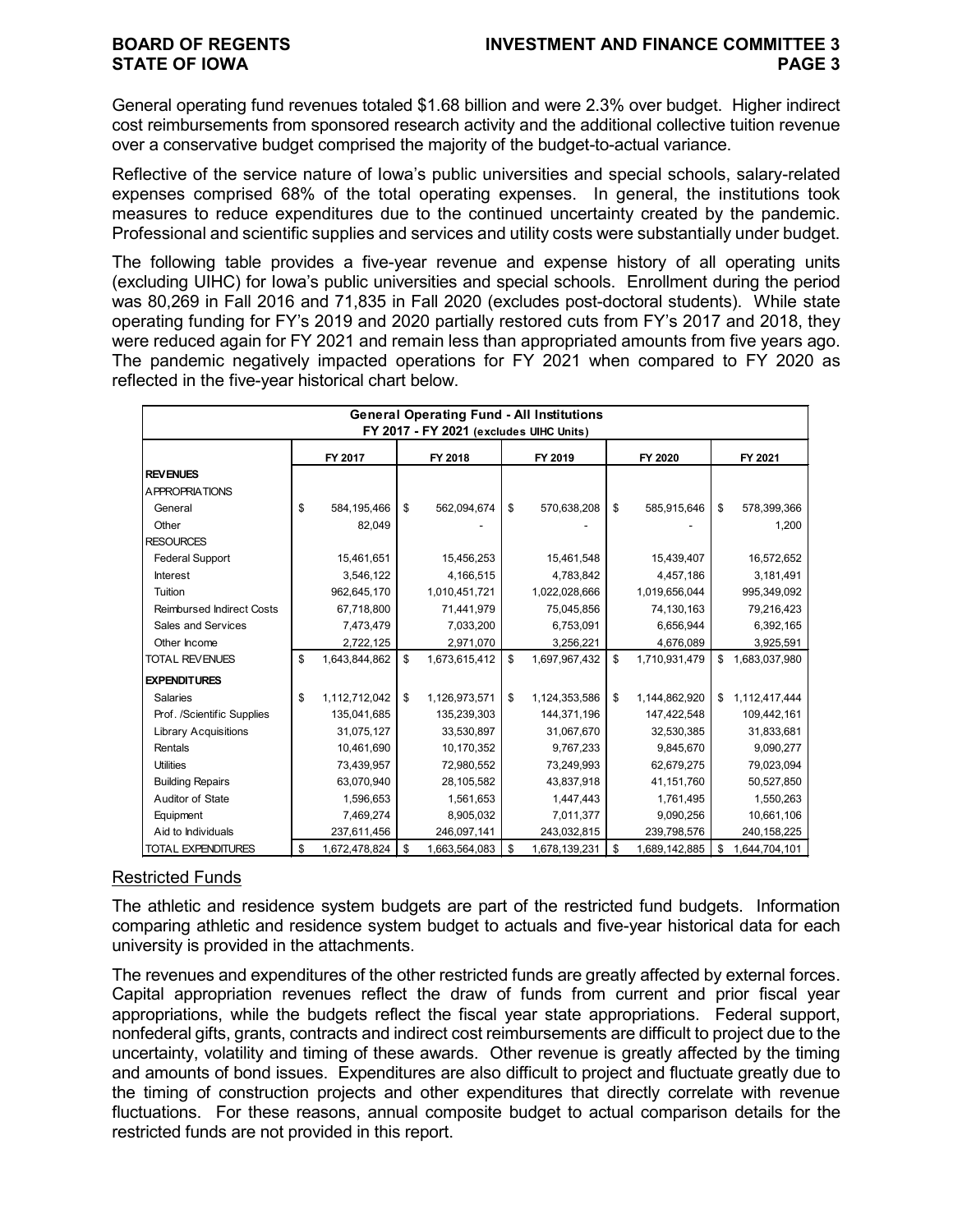## **BOARD OF REGENTS INVESTMENT AND FINANCE COMMITTEE 3 ATTACHMENT A PAGE 4**

## **University of Iowa**

The budget-to-actual comparison below contains the general university and special purpose appropriated units except for the four hospital units, which are reported in a subsequent table.

|                                  | University of Iowa - General Fund |                   |                  |             |
|----------------------------------|-----------------------------------|-------------------|------------------|-------------|
|                                  | FY 2021 (excludes UIHC units)     |                   |                  |             |
|                                  | <b>Board Approved</b>             |                   | Variance         | Actual as % |
|                                  | <b>Budget</b>                     | Actual            | Over/(Under)     | of Budget   |
| <b>REVENUES</b>                  |                                   |                   |                  |             |
| <b>APPROPRIATIONS</b>            |                                   |                   |                  |             |
| General                          | \$<br>230,190,025                 | \$<br>230,190,025 | \$               | 100.0%      |
| <b>RESOURCES</b>                 |                                   |                   |                  |             |
| <b>Interest</b>                  | 1,455,020                         | 1,902,706         | 447,686          | 130.8%      |
| Tuition                          | 462,908,000                       | 468,463,588       | 5,555,588        | 101.2%      |
| <b>Reimbursed Indirect Costs</b> | 48,221,035                        | 54,990,549        | 6,769,514        | 114.0%      |
| Sales and Services               | 1,799,365                         | 1,527,356         | (272,009)        | 84.9%       |
| Other Income                     | 25,000                            | 519               | (24, 481)        | 2.1%        |
| <b>TOTAL REVENUES</b>            | \$<br>744,598,445                 | \$<br>757,074,743 | \$<br>12,476,298 | 101.7%      |
|                                  |                                   |                   |                  |             |
| <b>EXPENDITURES</b>              |                                   |                   |                  |             |
| <b>Salaries</b>                  | \$<br>489,420,324                 | \$<br>505,278,982 | \$<br>15,858,658 | 103.2%      |
| Prof. /Scientific Supplies       | 55,171,869                        | 52,013,432        | (3, 158, 437)    | 94.3%       |
| <b>Library Acquisitions</b>      | 18,188,000                        | 18,195,486        | 7,486            | 100.0%      |
| Rentals                          | 6,095,150                         | 5,807,510         | (287, 640)       | 95.3%       |
| <b>Utilities</b>                 | 43,852,827                        | 42,213,622        | (1,639,205)      | 96.3%       |
| <b>Building Repairs</b>          | 22,823,000                        | 24,835,064        | 2,012,064        | 108.8%      |
| Auditor of State                 | 765,000                           | 626,229           | (138, 771)       | 81.9%       |
| Equipment                        | 3,372,000                         | 3,671,324         | 299,324          | 108.9%      |
| Aid to Individuals               | 104,910,275                       | 103,984,999       | (925, 276)       | 99.1%       |
| <b>TOTAL EXPENDITURES</b>        | \$<br>744,598,445                 | \$<br>756,626,648 | \$<br>12,028,203 | 101.6%      |

Total operating expenses also slightly exceeded the budget. Salary and benefit costs comprised 67% of all general operating fund expenditures and were over budget. For the third consecutive year, utility expenses were under budget as a result of ongoing cost saving measures. Student financial aid expenditures of \$104.0 million represent 21.2% of tuition revenues and were slightly under budget.

As reported in the FY 2021 budget, the University continued to utilize its new budget model to identify, evaluate and possibly discontinue or close activities in which state resources are no longer sufficient to support these functions. The University must ensure available resources align with the University's strategic plan and sustain financial viability. Scarce resources will continue to be directed to student success, research, and economic development programs.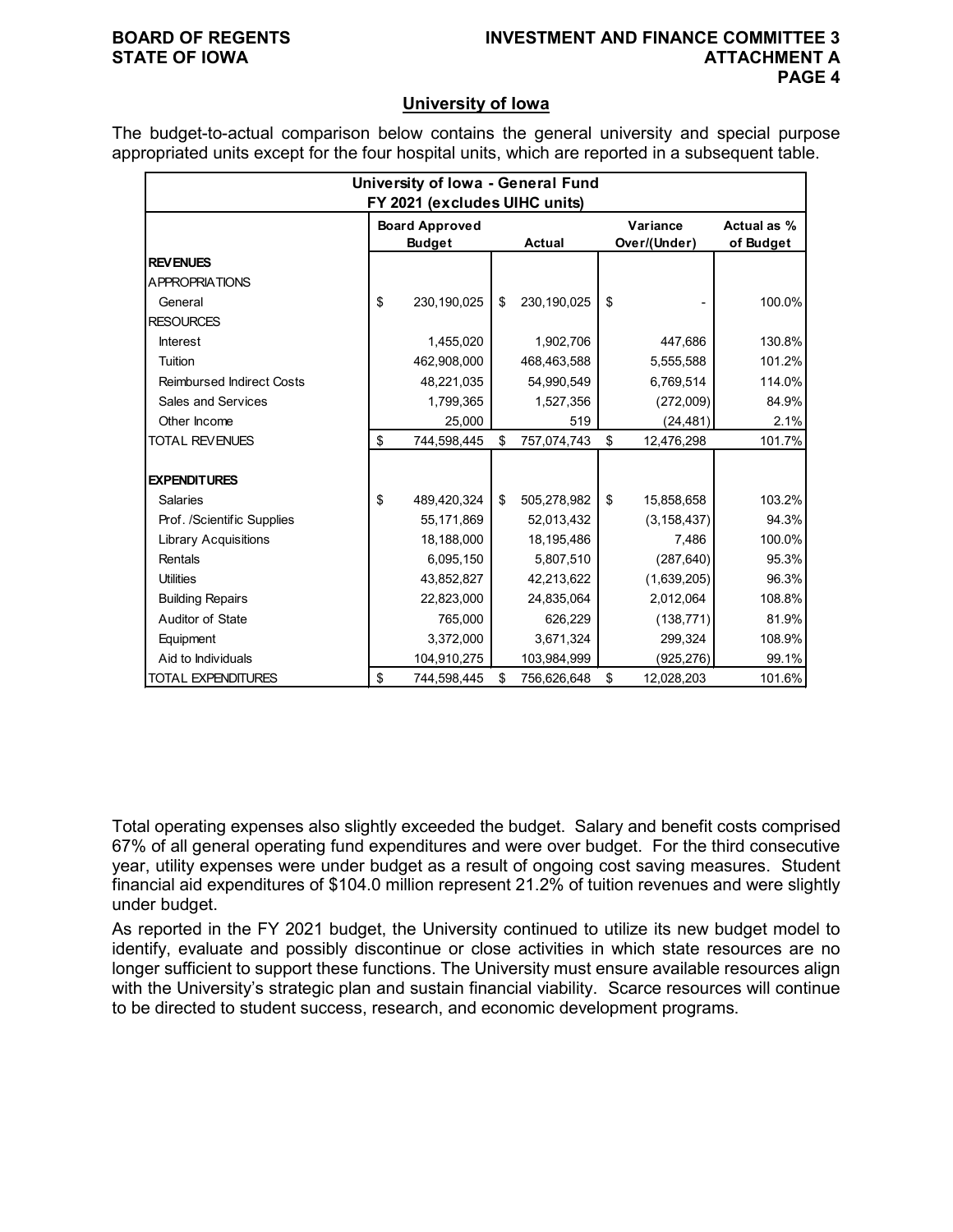## **BOARD OF REGENTS INVESTMENT AND FINANCE COMMITTEE 3 PAGE 5**

The following provides a consolidated five-year history of actual revenues and expenditures from the general university and special purpose units (not including the four hospital units). Enrollment during the period was 32,011 students in Fall 2016 and 30,488 in Fall 2020 (excludes post-doctoral students). While FY 2021 revenues exceeded the budget as described on the previous page, the pandemic's impact is reflected in the decline in operating revenues when compared to FY 2020 actuals.

|                                  |    | University of Iowa - General Operating Fund |    |             |    |             |    |             |    |             |
|----------------------------------|----|---------------------------------------------|----|-------------|----|-------------|----|-------------|----|-------------|
| FY 2017 - FY 2021                |    |                                             |    |             |    |             |    |             |    |             |
|                                  |    | FY 2017                                     |    | FY 2018     |    | FY 2019     |    | FY 2020     |    | FY 2021     |
| <b>University Approp. Units</b>  |    |                                             |    |             |    |             |    |             |    |             |
| <b>REVENUES</b>                  |    |                                             |    |             |    |             |    |             |    |             |
| <b>General Appropriations</b>    | \$ | 237,332,135                                 | \$ | 225,323,540 | \$ | 228,473,540 | \$ | 233,404,118 | \$ | 230,190,025 |
| <b>RESOURCES</b>                 |    |                                             |    |             |    |             |    |             |    |             |
| <b>Interest</b>                  |    | 1,234,686                                   |    | 1,443,501   |    | 1,537,484   |    | 1,561,801   |    | 1,902,706   |
| Tuition                          |    | 453,783,127                                 |    | 479,100,353 |    | 476,170,538 |    | 476,682,720 |    | 468,463,588 |
| <b>Reimbursed Indirect Costs</b> |    | 45,073,674                                  |    | 47,651,044  |    | 49,185,835  |    | 51,889,972  |    | 54,990,549  |
| Sales and Services               |    | 2,780,843                                   |    | 2,216,107   |    | 2,045,403   |    | 1,970,870   |    | 1,527,356   |
| Other Income                     |    | 12,476                                      |    | 17,303      |    | 15,287      |    | 4,548       |    | 519         |
| <b>TOTAL REVENUES</b>            | \$ | 740,216,941                                 | \$ | 755,751,848 | \$ | 757,428,087 | \$ | 765,514,029 | \$ | 757,074,743 |
| <b>EXPENDITURES</b>              |    |                                             |    |             |    |             |    |             |    |             |
| <b>Salaries</b>                  | \$ | 495,227,157                                 | \$ | 506,024,009 | \$ | 502,823,619 | \$ | 517,893,882 | \$ | 505,278,982 |
| Prof. /Scientific Supplies       |    | 53,187,805                                  |    | 46,663,932  |    | 46,439,091  |    | 49,723,214  |    | 52,013,432  |
| <b>Library Acquisitions</b>      |    | 19,231,112                                  |    | 18,864,278  |    | 18,473,757  |    | 18,638,016  |    | 18,195,486  |
| Rentals                          |    | 7,799,298                                   |    | 7,396,670   |    | 6,699,267   |    | 6,245,140   |    | 5,807,510   |
| <b>Utilities</b>                 |    | 36,363,242                                  |    | 35,033,442  |    | 35,993,809  |    | 34,687,161  |    | 42,213,622  |
| <b>Building Repairs</b>          |    | 11,166,180                                  |    | 25,788,676  |    | 34,663,673  |    | 29,807,438  |    | 24,835,064  |
| Auditor of State                 |    | 639,145                                     |    | 644,286     |    | 685,128     |    | 660,044     |    | 626,229     |
| Equipment                        |    | 3,397,277                                   |    | 2,671,963   |    | 2,418,226   |    | 3,883,693   |    | 3,671,324   |
| Aid to Individuals               |    | 113,205,725                                 |    | 112,664,592 |    | 103,398,566 |    | 103,800,085 |    | 103,984,999 |
| <b>TOTAL EXPENDITURES</b>        | \$ | 740,216,941                                 | \$ | 755,751,848 | \$ | 751,595,136 | \$ | 765,338,673 | \$ | 756,626,648 |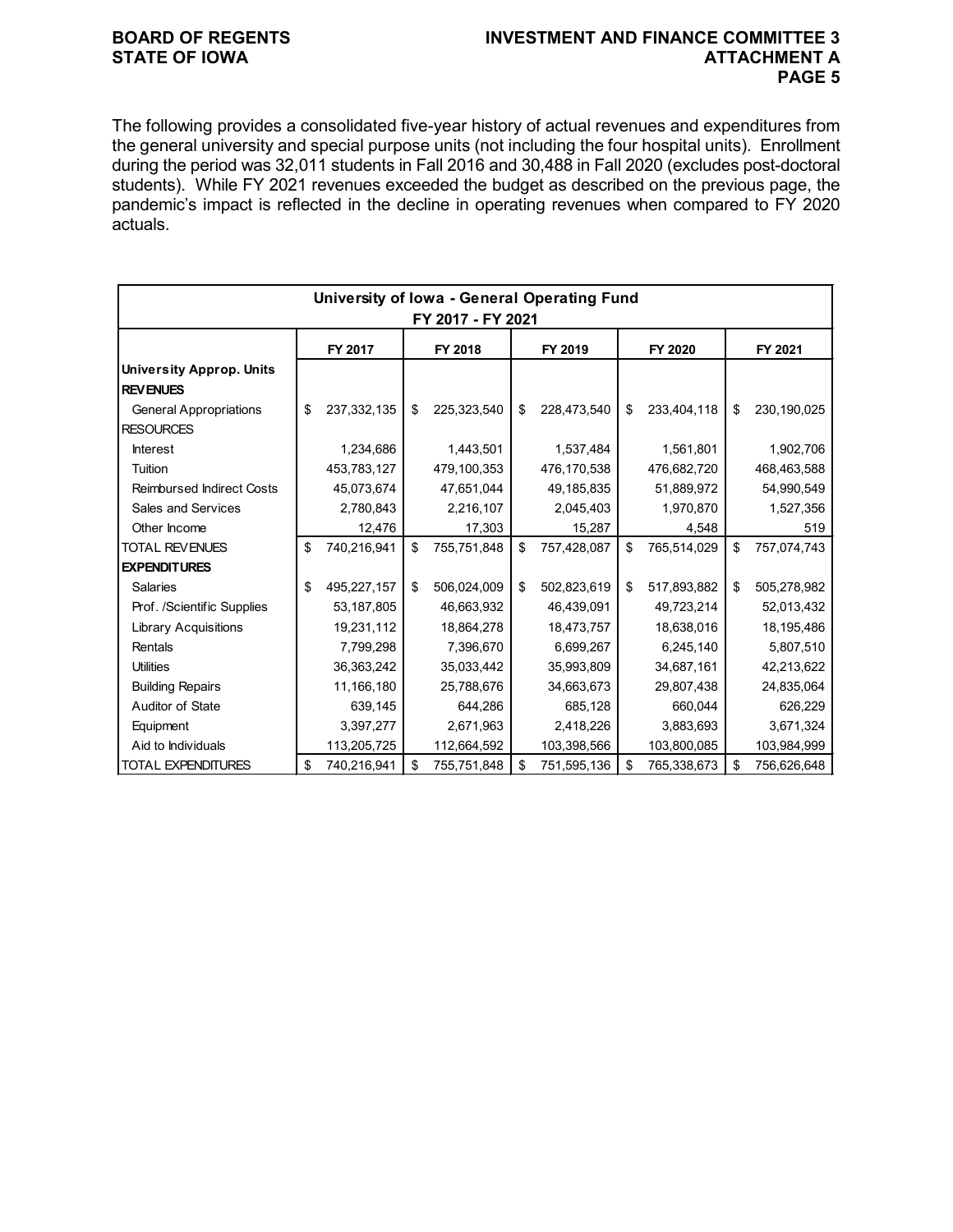## **BOARD OF REGENTS INVESTMENT AND FINANCE COMMITTEE 3 STATE OF IOWA AND RESERVE A LOCAL CONSUMING A LOCAL CONSUMERT A LOCAL CONSUMING A LOCAL CONSUMING A LOCAL CONSUMING A LOCAL CONSUMING A LOCAL CONSUMING A LOCAL CONSUMING A LOCAL CONSUMING A LOCAL CONSUMING A LOCAL CONSUMI PAGE 6**

The table below contains the FY 2021 budget-to-actual consolidated comparison for UIHC, Psychiatric Hospital, Specialized Child Health Services, and the Center for Disabilities and Development.

|                                  | University of Iowa - Health Care Operating Units |                                        |    |                 |    |                          |                          |  |  |
|----------------------------------|--------------------------------------------------|----------------------------------------|----|-----------------|----|--------------------------|--------------------------|--|--|
|                                  |                                                  | FY 2021                                |    |                 |    |                          |                          |  |  |
|                                  |                                                  | <b>Board Approved</b><br><b>Budget</b> |    | <b>Actual</b>   |    | Variance<br>Over/(Under) | Actual as %<br>of Budget |  |  |
| <b>REVENUES</b>                  |                                                  |                                        |    |                 |    |                          |                          |  |  |
| Appropriations                   | \$                                               | 634,502                                | \$ | 634,502         | \$ |                          | 100.0%                   |  |  |
| <b>Interest</b>                  |                                                  | 11,204,897                             |    | 7,963,837       |    | (3,241,060)              | 71.1%                    |  |  |
| <b>Reimbursed Indirect Costs</b> |                                                  | 4,981,916                              |    | 5,856,235       |    | 874,319                  | 117.5%                   |  |  |
| Sales and Services               |                                                  | 1,813,977,450                          |    | 1,886,342,235   |    | 72,364,785               | 104.0%                   |  |  |
| Other Income                     |                                                  | 1,137,033                              |    | 108,455         |    | (1,028,578)              | 9.5%                     |  |  |
| <b>TOTAL REVENUES</b>            | \$                                               | 1,831,935,798                          |    | \$1,900,905,264 | \$ | 68,969,466               | 103.8%                   |  |  |
| <b>EXPENDITURES</b>              |                                                  |                                        |    |                 |    |                          |                          |  |  |
| <b>Salaries</b>                  | \$                                               | 956,371,464                            | \$ | 971,359,672     | \$ | 14,988,208               | 101.6%                   |  |  |
| Prof. /Scientific Supplies       |                                                  | 818,372,166                            |    | 863,840,859     |    | 45,468,693               | 105.6%                   |  |  |
| Rentals                          |                                                  | 17,676,329                             |    | 19,878,461      |    | 2,202,132                | 112.5%                   |  |  |
| <b>Utilities</b>                 |                                                  | 37,565,134                             |    | 38,334,876      |    | 769,742                  | 102.0%                   |  |  |
| <b>Building Repairs</b>          |                                                  | 1,950,705                              |    | 5,269,764       |    | 3,319,059                | 270.1%                   |  |  |
| Aid to Individuals               |                                                  |                                        |    | 781,565         |    | 781,565                  |                          |  |  |
| <b>TOTAL EXPENDITURES</b>        | \$                                               | 1,831,935,798                          |    | \$1,899,466,089 | \$ | 67,530,291               | 103.7%                   |  |  |

• UIHC experienced growth in volumes throughout the fiscal year compared to the prior year. Volumes for acute patient days exceeded prior year by more than 4% while surgical procedures and outpatient clinic visits exceeded the prior year by 8%. Both inpatient and outpatient volumes were impacted by the COVID-19 pandemic. By the end of the fiscal year, there was a strong return to in-person clinic visits from telehealth visits that some clinics had seen a movement to in the early months of the pandemic. UIHC continued to expand primary care in offsite locations, improve operating room utilization rates and focus on improving productivity while maintaining excellent quality and care for patients.

## **Expenses**

• During FY 2021, UIHC made a concerted effort to maintain its talented workforce while also taking measures to manage costs in the wake of the financial strains placed on the organization by COVID. The increase in costs was primarily due to increased staffing levels needed to support volume growth and the COVID-19 testing and vaccination response, agency costs incurred to maintain staffing levels amidst rising volumes, and expenses for success sharing payments for staff in recognition of the successful year of the organization. All new position requests as well as requests to re-fill vacant positions continued to be reviewed by a multi-level team dedicated to reviewing the clinical need, classification and financial viability of the position. Staffing mix was also reviewed to assure staff were functioning at the top of their licenses.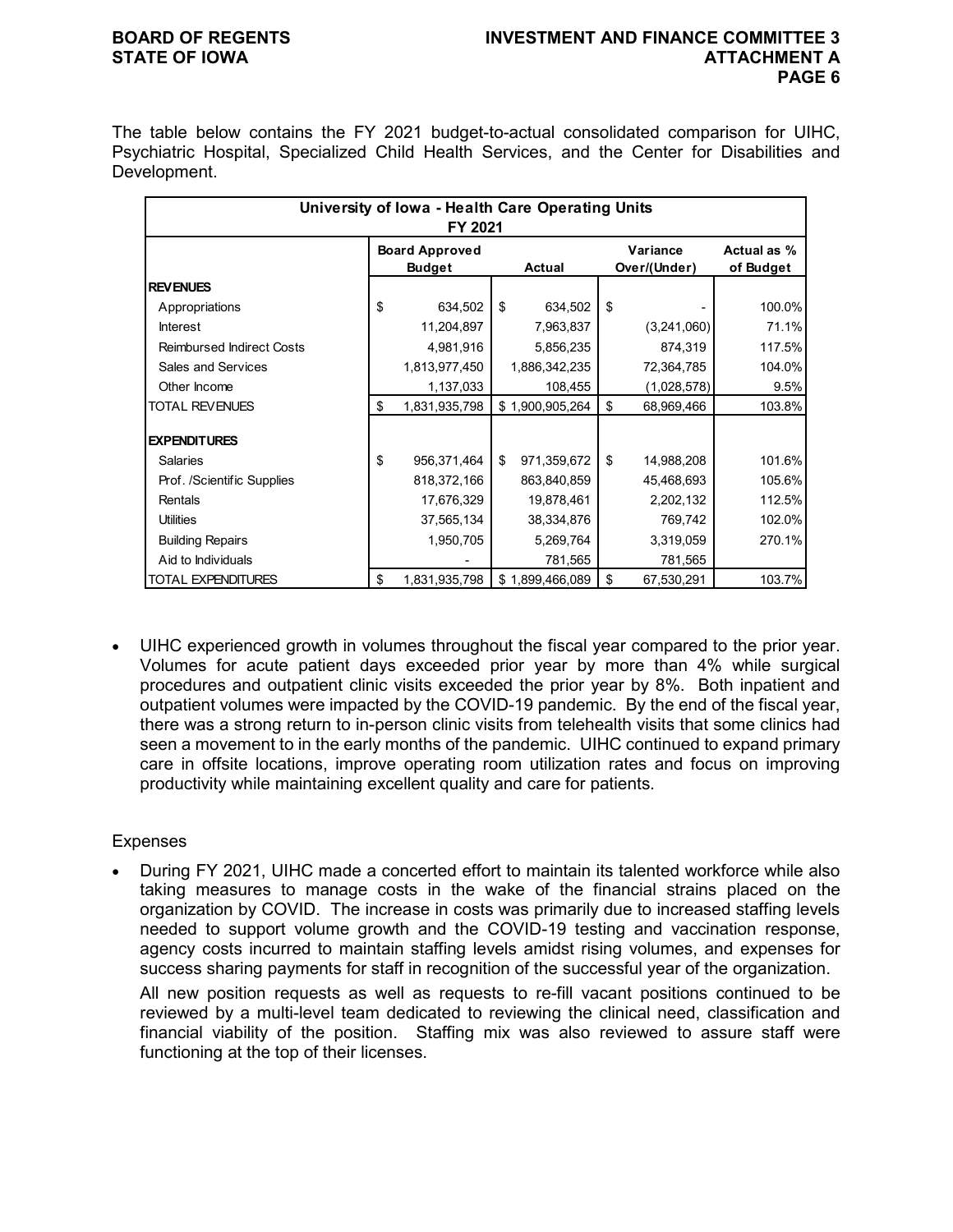## **BOARD OF REGENTS INVESTMENT AND FINANCE COMMITTEE 3 STATE OF IOWA ATTACHMENT A PAGE 7**

- Expansion of the specialty pharmacy drug program continued into FY 2021. This program captures high cost, low volume specialty drugs. Due to its success, pharmacy continues to expand specialty pharmacy services to more service lines, allowing more patients access to the service. These drug costs along with patient care medical supplies such as implants for cardiac, orthopedic and neurosurgical procedures, surgical instruments, and other patient care supplies contributed to the variance. These expenses typically flex up with volumes and are expected to exceed budgets consistent with the favorable sales and service revenue variance. As noted above, the use of outside agency staff costs necessary due to the high patient census and nursing staff shortages also contributed to the variance.
- The need for non-capital building repairs varies annually and is impacted by the availability of resources and types of projects. \$1.8M of the FY 2021 variance from budget is related to building updates needed to improve safety and prepare for surges of volume as part of UIHC's COVID-19 response.

The following provides a consolidated five-year history of actual revenues and expenditures from the four hospital units.

| University of Iowa - Health Care Operating Units<br>FY 2017 - FY 2021 |                 |                 |                 |                 |                 |  |  |  |
|-----------------------------------------------------------------------|-----------------|-----------------|-----------------|-----------------|-----------------|--|--|--|
|                                                                       | FY 2017         | FY 2018         | FY 2019         | FY 2020         | FY 2021         |  |  |  |
| <b>REVENUES</b>                                                       |                 |                 |                 |                 |                 |  |  |  |
| Appropriations                                                        | \$659,456       | \$643,641       | \$643,641       | \$643,641       | \$634,502       |  |  |  |
| <b>RESOURCES</b>                                                      |                 |                 |                 |                 |                 |  |  |  |
| <b>Interest</b>                                                       | 16,187,002      | 15,105,141      | 11,120,283      | 9,370,097       | 7,963,837       |  |  |  |
| <b>Reimbursed Indirect Costs</b>                                      | 6,132,828       | 6,469,229       | 6,679,534       | 5,176,790       | 5,856,235       |  |  |  |
| Sales and Services                                                    | 1,369,371,067   | 1,498,785,524   | 1,654,127,355   | 1,722,979,415   | 1,886,342,235   |  |  |  |
| Other Income                                                          | 1,888,618       | 125,963         | 635,981         | 430,330         | 108,455         |  |  |  |
| <b>TOTAL REVENUES</b>                                                 | \$1,394,238,971 | \$1,521,129,498 | \$1,673,206,794 | \$1,738,600,273 | \$1,900,905,264 |  |  |  |
| <b>EXPENDITURES</b>                                                   |                 |                 |                 |                 |                 |  |  |  |
| <b>Salaries</b>                                                       | \$831,279,258   | \$869,198,655   | \$875,829,155   | \$930,344,194   | \$971,359,672   |  |  |  |
| Prof. /Scientific Supplies                                            | 512,582,727     | 596,237,563     | 734,764,518     | 743,866,830     | 863,840,859     |  |  |  |
| Rentals                                                               | 11,411,935      | 12,497,721      | 20,468,113      | 16,766,313      | 19,878,461      |  |  |  |
| <b>Utilities</b>                                                      | 33,347,460      | 35,156,761      | 35,575,245      | 35,841,447      | 38,334,876      |  |  |  |
| <b>Building Repairs</b>                                               | 3,354,755       | 2,745,743       | 2,388,616       | 4,119,090       | 5,269,764       |  |  |  |
| Equipment                                                             |                 | 103,056         |                 |                 | 892             |  |  |  |
| Aid to Individuals                                                    | 1,011,010       | 842,349         | 684,368         | 806,950         | 781,565         |  |  |  |
| <b>TOTAL EXPENDITURES</b>                                             | \$1,392,987,145 | \$1,516,781,848 | \$1,669,710,015 | \$1,731,744,824 | \$1,899,466,089 |  |  |  |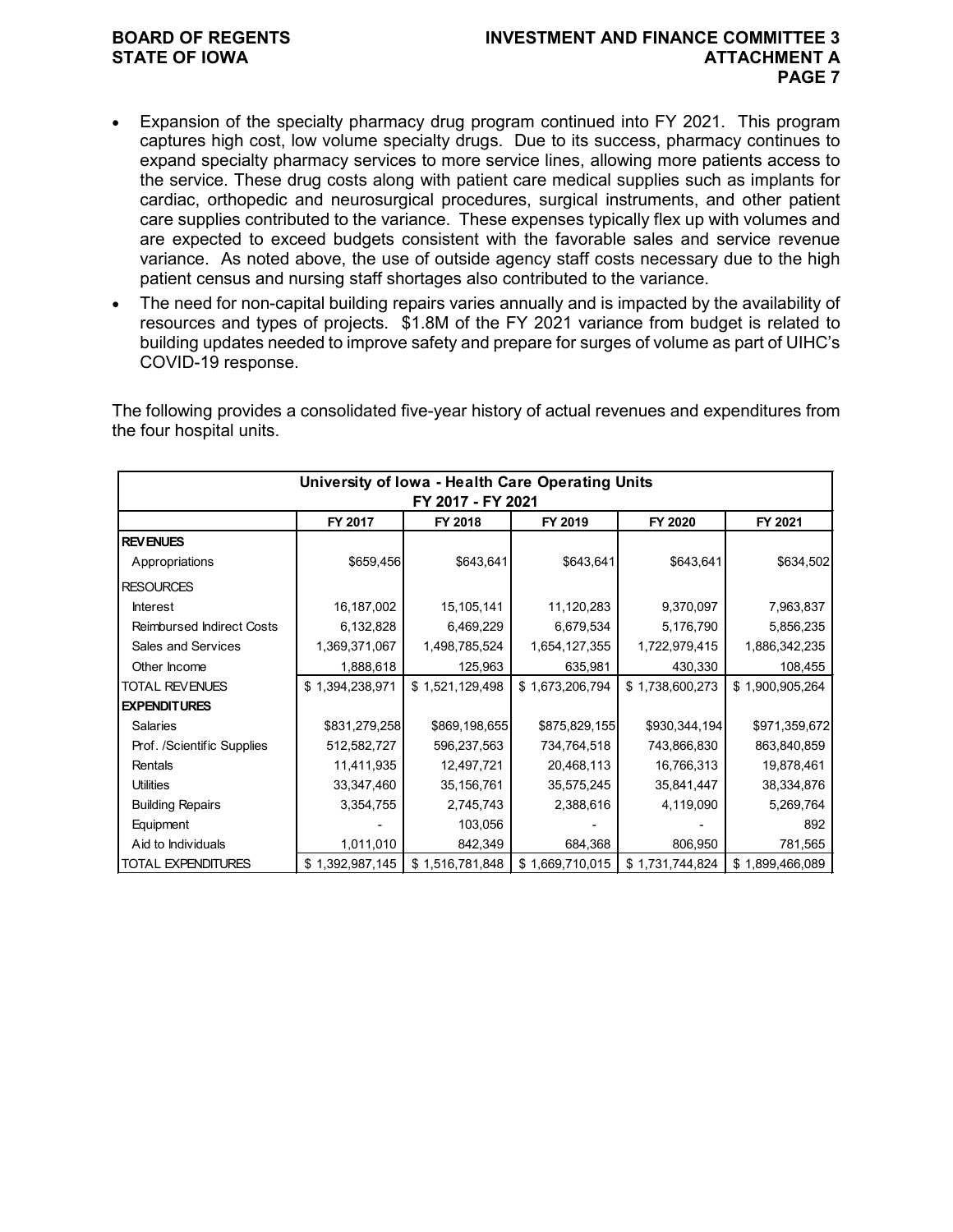### **UNIVERSITY OF IOWA ATHLETICS**

|                                            | FY 2021 Budget   | FY 2021 Actuals | <b>Variance</b>   |
|--------------------------------------------|------------------|-----------------|-------------------|
| <b>INCOME:</b>                             |                  |                 |                   |
| <b>Men's Sports</b>                        |                  |                 |                   |
| Football                                   |                  |                 |                   |
| Basketball                                 | 900,000          |                 | (900,000)         |
| Wrestling                                  | 200,000          |                 | (200,000)         |
| All Other                                  | 19,500           | 34,764          | 15,264            |
| <b>Total Men's Sports</b>                  | \$<br>1,119,500  | \$<br>34,764    | \$<br>(1,084,736) |
| <b>Women's Sports</b>                      |                  |                 |                   |
| <b>Basketball</b>                          | 150,000          |                 | (150,000)         |
| Volleyball                                 | 5,000            |                 | (5,000)           |
| All Other                                  | 12,500           | 10,213          | (2, 287)          |
| <b>Total Women's Sports</b>                | \$<br>167,500    | \$<br>10,213    | \$<br>(157, 287)  |
| Other Income                               |                  |                 |                   |
| Facility Debt Service/Student Fees         | 650,000          | 650,000         |                   |
| Learfield Multi Media Contract Income      | 1,500,000        | 5,915,317       | 4,415,317         |
| Athletic Conference                        | 10,000,000       | 42,573,510      | 32,573,510        |
| <b>Interest</b>                            |                  | 9,092           | 9,092             |
| <b>Foundation Support</b>                  | 6,946,130        | 8,064,224       | 1,118,094         |
| Foundation Premium Seat Revenue            | 635,000          |                 | (635,000)         |
| Novelties--Bookstore                       | 1,500,000        | 2,760,052       | 1,260,052         |
| General Income                             | 705,000          | 662,936         | (42,064)          |
| <b>Total Other Income</b>                  | \$<br>21,936,130 | \$60,635,131    | \$38,699,001      |
|                                            |                  |                 |                   |
| <b>TOTAL INCOME</b>                        | \$<br>23,223,130 | 60,680,108      | \$37,456,978      |
| <b>EXPENSES:</b>                           |                  |                 |                   |
| <b>Men's Sports</b>                        |                  |                 |                   |
| Football                                   | 23,878,558       | 25,246,846      | 1,368,288         |
| <b>Basketball</b>                          | 7,362,497        | 6,433,546       | (928, 951)        |
| Wrestling                                  | 2,104,127        | 1,812,516       | (291, 611)        |
| <b>Other Sports</b>                        | 5,885,085        | 6,321,100       | 436,015           |
| <b>Total Men's Sports</b>                  | \$<br>39,230,267 | \$39,814,008    | \$<br>583,741     |
| <b>Women's Sports</b>                      |                  |                 |                   |
| Basketball                                 | 4,851,070        | 4,001,773       | (849, 297)        |
| Volleyball                                 | 1,315,225        | 1,703,378       | 388,153           |
| <b>Other Sports</b>                        | 10,902,821       | 11,018,960      | 116,139           |
| <b>Total Women's Sports</b>                | \$<br>17,069,116 | \$16,724,111    | \$<br>(345,005)   |
| <b>Other Expenses</b>                      |                  |                 |                   |
| <b>Training Services</b>                   | 2,391,226        | 2,374,080       | (17, 146)         |
| Sports Information                         | 495,701          | 548,204         | 52,503            |
| Admin. & General Expenses                  | 11,755,875       | 14,465,827      | 2,709,952         |
| <b>Facility Debt Service</b>               | 17,105,063       | 16,214,840      | (890, 223)        |
| Transfer for New Facility Costs & Reserves |                  |                 |                   |
| Academic & Counseling                      | 1,772,096        | 1,716,337       | (55, 759)         |
| <b>Buildings &amp; Grounds</b>             | 8,155,352        | 11,750,101      | 3,594,749         |
| <b>Total Other Expenses</b>                | \$<br>41,675,313 | \$47,069,389    | \$<br>5,394,076   |
| <b>TOTAL OPERATING EXPENSE</b>             | \$<br>97,974,696 | \$103,607,508   | \$<br>5,632,812   |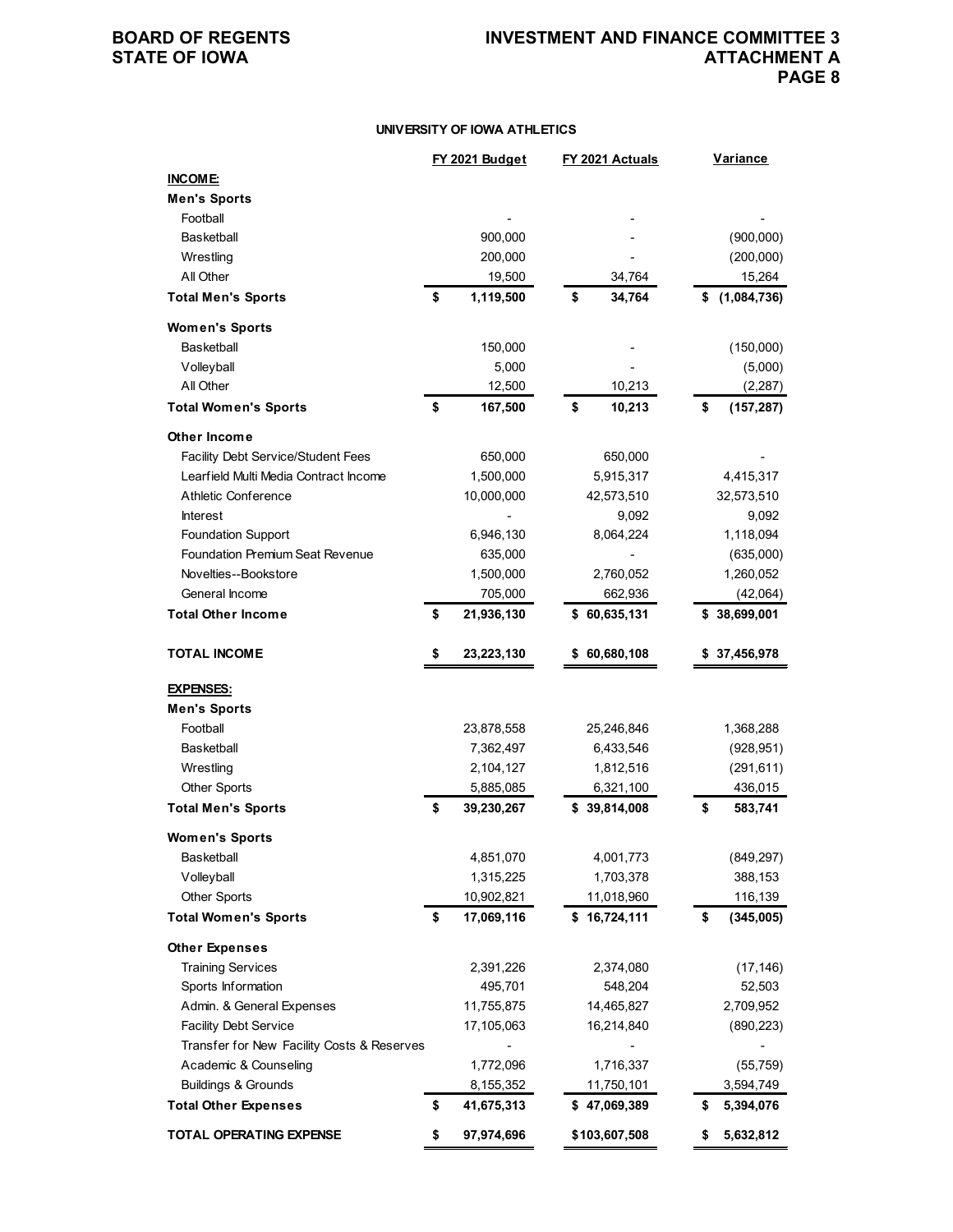The following describes the primary budget-to-actual revenue and expense variances for SUI Athletics as shown on the previous page.

The FY2021 budget approved by the Board last September assumed fall sports games would not occur while participating in normal winter and spring sports competitions, with reduced attendance capacity. Actual sports income was non-existent due to the inability to have fans in the stadium and arena. Learfield multi-media and athletic conference revenues exceeded the budget from the occurrence of a limited football schedule.

Similarly, expenses for football exceeded the budget due to participation in a limited schedule. Administrative and general expense increased due to conducting initially unanticipated sport seasons. Items such as post-season and student-athlete food expenses increased as a result. Buildings and grounds initial budgets anticipated a reduction in building expenses for adjusted usage due to the pandemic and reduced sports seasons. Expenses related to hosting events/additional use of facilities, as well as some one-time building maintenance costs, resulted in an increase.

The following provides a 5-year history of actual revenues and expenditures for SUI Athletics. Athletics is fully self-supporting and receives no general university support.

| <b>University of Iowa Athletics</b><br>FY 2017-FY 2021 |                  |                  |                   |                   |                   |  |  |  |  |
|--------------------------------------------------------|------------------|------------------|-------------------|-------------------|-------------------|--|--|--|--|
|                                                        | FY 2017          | FY 2018          | FY 2019           | FY 2020           | FY 2021           |  |  |  |  |
| <b>Revenues</b>                                        |                  |                  |                   |                   |                   |  |  |  |  |
| Sports Income                                          | 28,829,661<br>\$ | 25,822,253<br>\$ | 27,842,394<br>\$  | 26,269,272<br>\$  | \$<br>44,977      |  |  |  |  |
| Alumni / Foundation /                                  |                  |                  |                   |                   |                   |  |  |  |  |
| Corp Support / Sponsorship                             | 25,211,698       | 22,239,330       | 23,498,401        | 26,709,720        | 8,064,224         |  |  |  |  |
| Athletic Conference /                                  |                  |                  |                   |                   |                   |  |  |  |  |
| <b>NCAA Support</b>                                    | 36,177,833       | 52,599,416       | 54,827,039        | 52,356,187        | 42,573,510        |  |  |  |  |
| <b>Student Fees</b>                                    | 650,000          | 650,000          | 650,000           | 650,000           | 650,000           |  |  |  |  |
| Other Income                                           | 24,218,763       | 14,930,109       | 15,492,223        | 14,129,268        | 9,347,397         |  |  |  |  |
| <b>Total Income</b>                                    | \$115,087,955    | \$116,241,108    | 122,310,057<br>\$ | 120,114,447<br>\$ | \$<br>60,680,108  |  |  |  |  |
| Expenses                                               |                  |                  |                   |                   |                   |  |  |  |  |
| Men's Sports                                           | 40,249,758<br>\$ | 42,439,264<br>\$ | \$<br>43,975,401  | \$<br>46,494,319  | \$<br>39,814,008  |  |  |  |  |
| Women's Sports                                         | 17,385,854       | 18,546,836       | 19,273,680        | 18,641,653        | 16,724,111        |  |  |  |  |
| Other Expenses                                         | 57,452,343       | 55,255,008       | 59,060,976        | 54,978,475        | 47,069,389        |  |  |  |  |
| <b>Total Expenses</b>                                  | \$115,087,955    | \$116,241,108    | 122,310,057<br>\$ | \$<br>120,114,447 | \$<br>103,607,508 |  |  |  |  |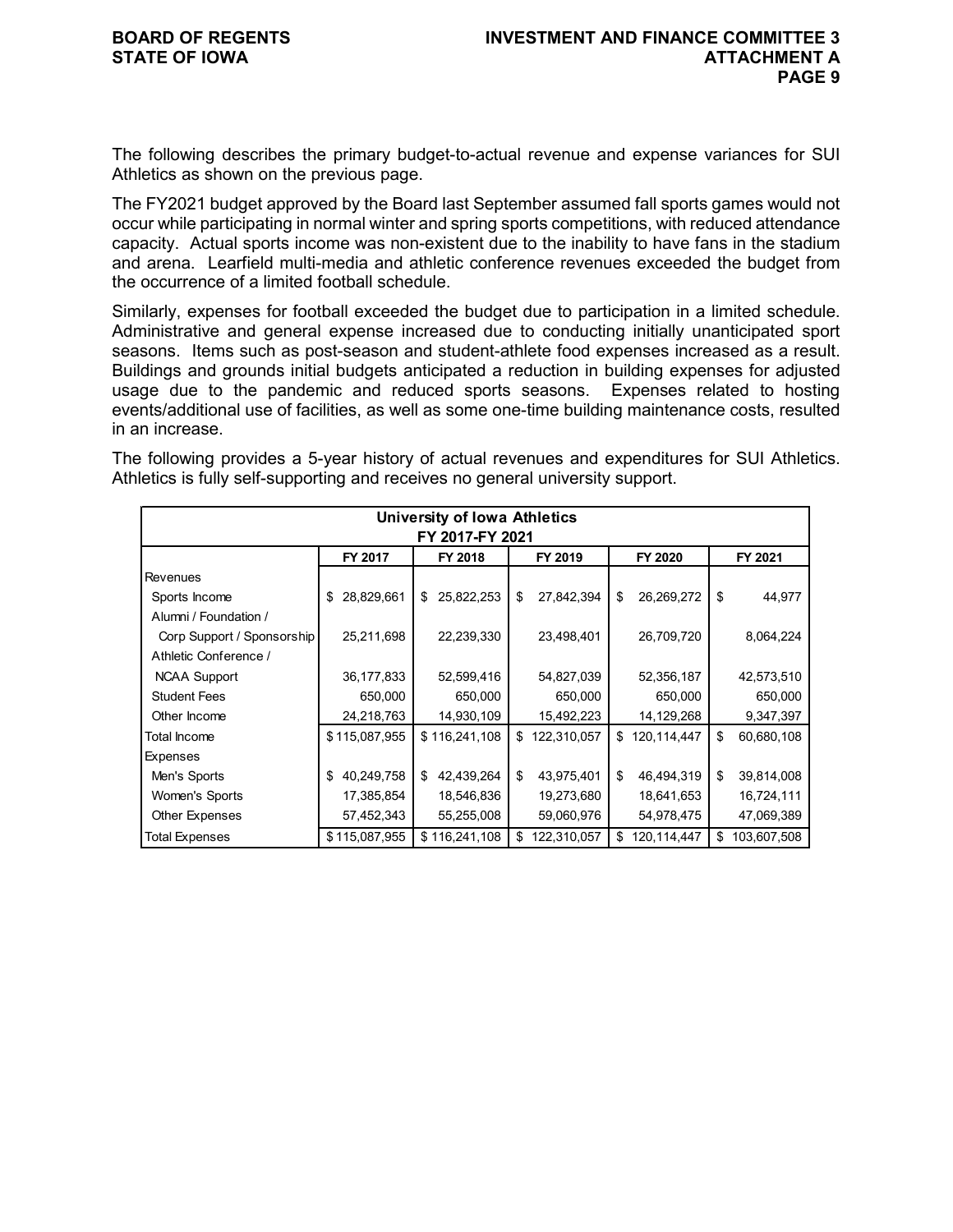## **BOARD OF REGENTS INVESTMENT AND FINANCE COMMITTEE 3 ATTACHMENT A PAGE 10**

| University of Iowa Residence System - FY 2021 |               |              |                          |         |
|-----------------------------------------------|---------------|--------------|--------------------------|---------|
|                                               | <b>Budget</b> | Actual       | Variance<br>Over/(Under) | Percent |
| Revenues                                      | \$72,572,881  | \$63,568,229 | (\$9,004,652)            | 87.6%   |
| Expenditures                                  | 55,223,142    | 46,640,426   | (\$8,582,716)            | 84.5%   |
| Debt Service                                  | 11,597,669    | 11.597.669   | \$0                      | 100.0%  |
| <b>Mandatory Transfers</b>                    | 600.000       | 600,000      | \$0                      | 100.0%  |
| Net Revenues                                  | 5,152,070     | 4,730,134    | (\$421,936)              | 91.8%   |
| Net Revenues as % of Gross Revenue            | 7.1%          | 7.4%         |                          |         |

Similarly, operating expenses also came in well under budget as numerous vacancies and turnover occurring throughout the year, as well as staff reductions from closed operations as the pandemic reduced activity on campus.

| University of Iowa - Residence System<br>FY 2017 - FY 2021 |              |                 |                 |              |                 |  |  |  |  |
|------------------------------------------------------------|--------------|-----------------|-----------------|--------------|-----------------|--|--|--|--|
|                                                            | FY 2017      | FY 2018         | FY 2019         | FY 2020      | FY 2021         |  |  |  |  |
| Revenues                                                   | \$82,130,097 | \$80,081,448    | \$77,582,883    | \$77,475,069 | \$63,568,229    |  |  |  |  |
| <b>Expenditures for Operations</b>                         | 57,979,545   | 61,711,189      | 55,995,506      | 52,241,552   | 46,640,426      |  |  |  |  |
| Debt Service and Mandatory Transfers                       | 10,784,527   | 12,255,046      | 12,394,519      | 12,593,219   | 12,197,669      |  |  |  |  |
| Net Revenues after Debt Service and<br>Mandatory Transfers | \$13,366,025 | 6,115,213<br>\$ | 9,192,858<br>\$ | \$12,640,298 | 4,730,134<br>\$ |  |  |  |  |
| <b>INet Revenues as % of Gross Revenuel</b>                | 16.3%        | 7.6%            | 11.8%           | 16.3%        | 7.4%            |  |  |  |  |

| University of Iowa Residence System |                  |                  |          |                  |  |  |  |  |  |
|-------------------------------------|------------------|------------------|----------|------------------|--|--|--|--|--|
|                                     | <b>Fall 2019</b> | <b>Fall 2020</b> | Change   | <b>Fall 2021</b> |  |  |  |  |  |
| <b>Total University Enrollment</b>  | 31,240           | 30,448           | $-792$   | 29,909           |  |  |  |  |  |
| Low er Division                     | 10.443           | 9.867            | $-576$   | 9,503            |  |  |  |  |  |
| Low er Div as % of Total            | 33.4%            | 32.4%            |          | 31.8%            |  |  |  |  |  |
| <b>Total Occupancy</b>              | 6.333            | 5.218            | $-1,115$ | 5,642            |  |  |  |  |  |
| Occupancy as a                      |                  |                  |          |                  |  |  |  |  |  |
| % of Enrollment                     | 20.3%            | 17.1%            |          | 18.9%            |  |  |  |  |  |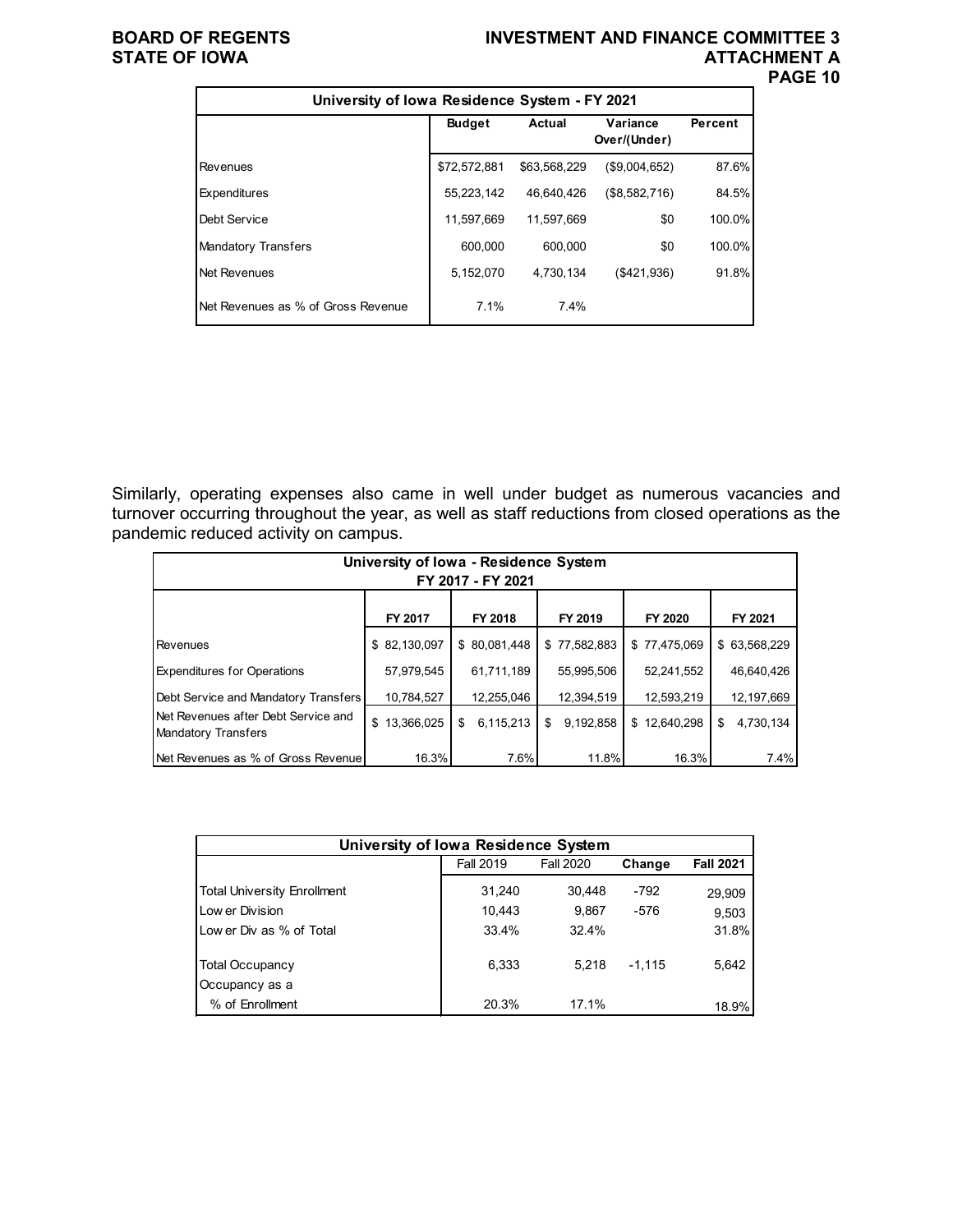## **Iowa State University**

The budget-to-actual comparison below contains consolidated revenue and expenditure data for the general university and all special purpose appropriated units.

| Iowa State University - General Operating Fund<br>FY 2021 |                                        |             |    |               |    |                          |                                 |  |  |  |  |  |
|-----------------------------------------------------------|----------------------------------------|-------------|----|---------------|----|--------------------------|---------------------------------|--|--|--|--|--|
|                                                           | <b>Board Approved</b><br><b>Budget</b> |             |    | <b>Actual</b> |    | Variance<br>Over/(Under) | Actual as % of<br><b>Budget</b> |  |  |  |  |  |
| <b>REVENUES</b>                                           |                                        |             |    |               |    |                          |                                 |  |  |  |  |  |
| <b>APPROPRIATIONS</b>                                     |                                        |             |    |               |    |                          |                                 |  |  |  |  |  |
| General                                                   | \$                                     | 227,360,173 | \$ | 227,360,173   | \$ |                          | 100.0%                          |  |  |  |  |  |
| <b>RESOURCES</b>                                          |                                        |             |    |               |    |                          |                                 |  |  |  |  |  |
| <b>Federal Support</b>                                    |                                        | 15,655,000  |    | 13,625,669    |    | (2,029,331)              | 87.0%                           |  |  |  |  |  |
| Tuition                                                   |                                        | 437,922,000 |    | 457,590,640   |    | 19,668,640               | 104.5%                          |  |  |  |  |  |
| <b>Reimbursed Indirect Costs</b>                          |                                        | 19,253,000  |    | 22,899,075    |    | 3,646,075                | 118.9%                          |  |  |  |  |  |
| Other Income                                              |                                        | 600,000     |    | 3,440,710     |    | 2,840,710                | 573.5%                          |  |  |  |  |  |
| <b>TOTAL REVENUES</b>                                     | \$                                     | 700,790,173 | \$ | 724,916,267   | \$ | 24,126,094               | 103.4%                          |  |  |  |  |  |
|                                                           |                                        |             |    |               |    |                          |                                 |  |  |  |  |  |
| <b>EXPENDITURES</b>                                       |                                        |             |    |               |    |                          |                                 |  |  |  |  |  |
| <b>Salaries</b>                                           | \$                                     | 455,381,255 | \$ | 463,472,857   | \$ | 8,091,602                | 101.8%                          |  |  |  |  |  |
| Prof. /Scientific Supplies                                |                                        | 71,877,918  |    | 36,734,276    |    | (35, 143, 642)           | 51.1%                           |  |  |  |  |  |
| <b>Library Acquisitions</b>                               |                                        | 10,792,000  |    | 11,300,584    |    | 508,584                  | 104.7%                          |  |  |  |  |  |
| Rentals                                                   |                                        | 2,450,000   |    | 2,300,043     |    | (149, 957)               | 93.9%                           |  |  |  |  |  |
| <b>Utilities</b>                                          |                                        | 32,087,000  |    | 29,542,370    |    | (2,544,630)              | 92.1%                           |  |  |  |  |  |
| <b>Building Repairs</b>                                   |                                        | 11,120,000  |    | 14,626,295    |    | 3,506,295                | 131.5%                          |  |  |  |  |  |
| Auditor of State                                          |                                        | 750,000     |    | 571,684       |    | (178, 316)               | 76.2%                           |  |  |  |  |  |
| Equipment                                                 |                                        | 834,000     |    | 5,165,509     |    | 4,331,509                | 619.4%                          |  |  |  |  |  |
| Aid to Individuals                                        |                                        | 115,498,000 |    | 120,382,269   |    | 4,884,269                | 104.2%                          |  |  |  |  |  |
| <b>TOTAL EXPENDITURES</b>                                 | \$                                     | 700,790,173 | \$ | 684,095,887   | \$ | (16,694,286)             | 97.6%                           |  |  |  |  |  |

The Fall 2020 semester began one week earlier and finished the Wednesday before Thanksgiving, Spring semester started two weeks later than planned, and an optional five-week online winter term was held. Classrooms were reconfigured to reduce density and classes were offered in multiple modalities for Fall 2020, Spring 2021, and Summer 2021. The University developed a robust testing operation, including a random testing program and asymptomatic testing prior to students leaving at the end of the fall semester. In the spring semester, the University provided largescale vaccination clinics administering more than 10,000 vaccine doses.

The unpredictability of the pandemic resulted in conservative spending for normal activities. Personnel costs were slightly higher than the conservative budget resulting from the uncertainty about fall academic delivery and the implementation of a retirement program. Professional and scientific supplies/services continue to be low as many travel and conference related expenses remain virtual or have been cancelled. Some in-person events and activities shifted temporarily to virtual experiences. Student financial aid expenditures of \$120.4 million represent 26.3% of tuition revenues and exceeded the budget from higher than expected enrollments.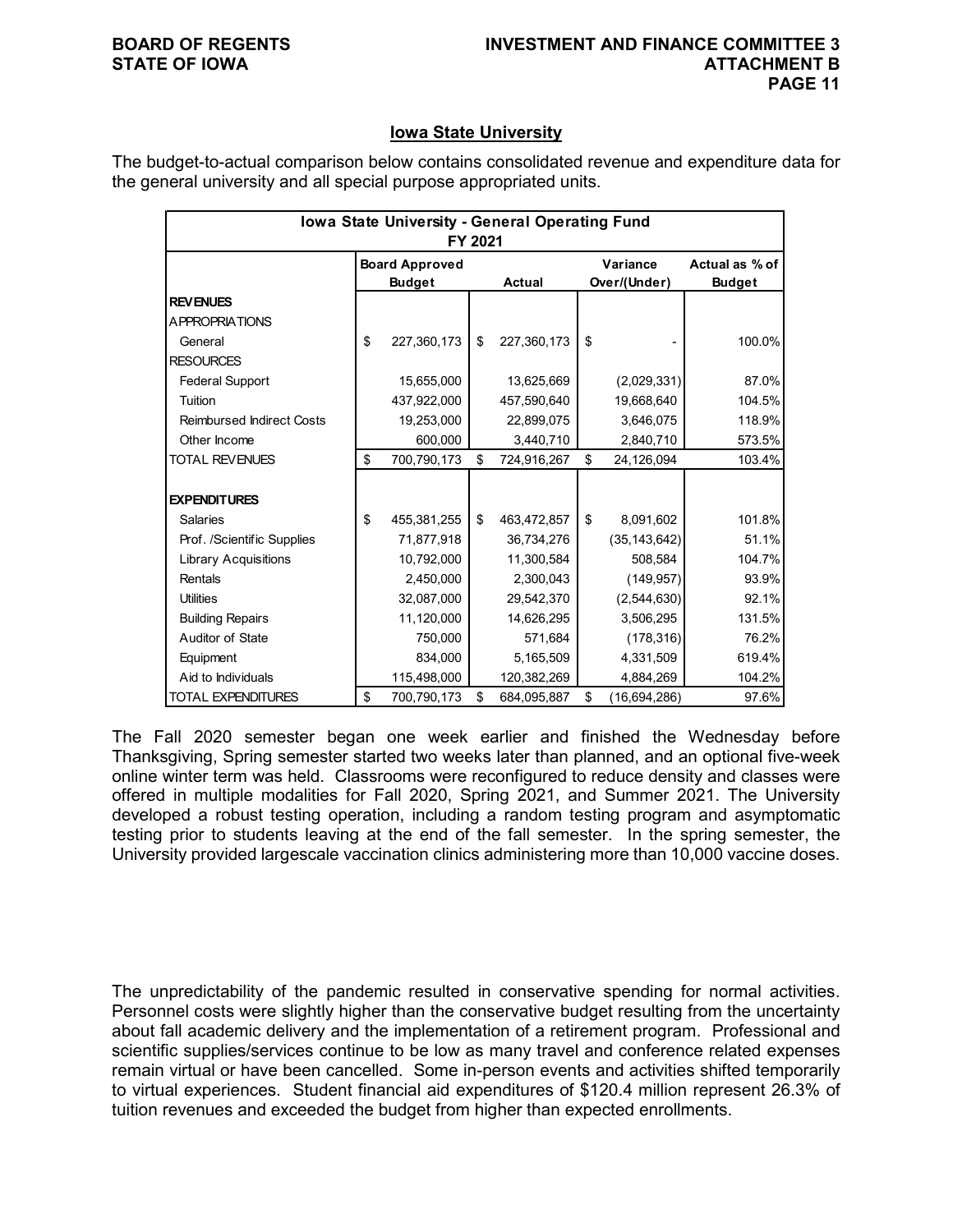## **BOARD OF REGENTS INVESTMENT AND FINANCE COMMITTEE 3 PAGE 12**

The following provides a consolidated five-year history of actual revenues and expenditures from the general university and all special purpose operating units. Enrollment during the period was 36,353 in Fall 2016 and 31,825 in Fall 2020 (excludes post-doctoral students). While FY 2021 revenues exceeded the budget as described on the previous page, the pandemic's impact is reflected in the decline in operating revenues when compared to FY 2020 actuals.

|                                  | Iowa State University - General Operating Fund | FY 2017 - FY 2021 |                   |                   |                   |
|----------------------------------|------------------------------------------------|-------------------|-------------------|-------------------|-------------------|
|                                  | FY 2017                                        | FY 2018           | FY 2019           | FY 2020           | FY 2021           |
| <b>REV ENUES</b>                 |                                                |                   |                   |                   |                   |
| <b>APPROPRIATIONS</b>            |                                                |                   |                   |                   |                   |
| <b>General Appropriations</b>    | \$<br>231,984,014                              | \$<br>222,224,870 | \$<br>225,474,870 | \$<br>230,599,870 | \$<br>227,360,173 |
| <b>RESOURCES</b>                 |                                                |                   |                   |                   |                   |
| <b>Federal Support</b>           | 15,405,000                                     | 15,405,000        | 15,405,000        | 15,405,000        | 13,625,669        |
| <b>Interest</b>                  | 1,392,194                                      | 2,129,210         | 2,098,179         | 2,004,034         |                   |
| Tuition                          | 429,570,430                                    | 450,260,300       | 466,390,864       | 469,466,265       | 457,590,640       |
| <b>Reimbursed Indirect Costs</b> | 21,276,155                                     | 21,994,049        | 24,302,078        | 21,053,050        | 22,899,075        |
| Other Income                     | 1,699,063                                      | 2,118,060         | 2,161,975         | 3,439,472         | 3,440,710         |
| <b>TOTAL REVENUES</b>            | \$<br>701,326,856                              | \$<br>714,131,489 | \$<br>735,832,966 | \$<br>741,967,691 | \$<br>724,916,267 |
| <b>EXPENDITURES</b>              |                                                |                   |                   |                   |                   |
| <b>Salaries</b>                  | \$<br>466,922,305                              | \$<br>467,754,555 | \$<br>469,241,888 | \$<br>477,225,487 | \$<br>463,472,857 |
| Prof. /Scientific Supplies       | 60,437,256                                     | 69,018,150        | 78,301,583        | 74,890,248        | 36,734,276        |
| <b>Library Acquisitions</b>      | 9,697,216                                      | 12,524,147        | 10,514,334        | 11,749,477        | 11,300,584        |
| Rentals                          | 1,839,971                                      | 1,919,002         | 2,140,135         | 2,619,958         | 2,300,043         |
| <b>Utilities</b>                 | 29,706,068                                     | 29,835,176        | 29,912,607        | 23,481,410        | 29,542,370        |
| <b>Building Repairs</b>          | 48,534,549                                     | (482, 559)        | 4,241,635         | 7,277,345         | 14,626,295        |
| Auditor of State                 | 601,487                                        | 531,807           | 407,371           | 744,517           | 571,684           |
| Equipment                        | 3,177,712                                      | 4,934,614         | 3,104,545         | 4,186,438         | 5,165,509         |
| Aid to Individuals               | 108,994,603                                    | 117,495,268       | 123,973,618       | 121,431,910       | 120,382,269       |
| <b>TOTAL EXPENDITURES</b>        | \$<br>729,911,167                              | \$<br>703,530,160 | \$<br>721,837,716 | \$<br>723,606,790 | \$<br>684,095,887 |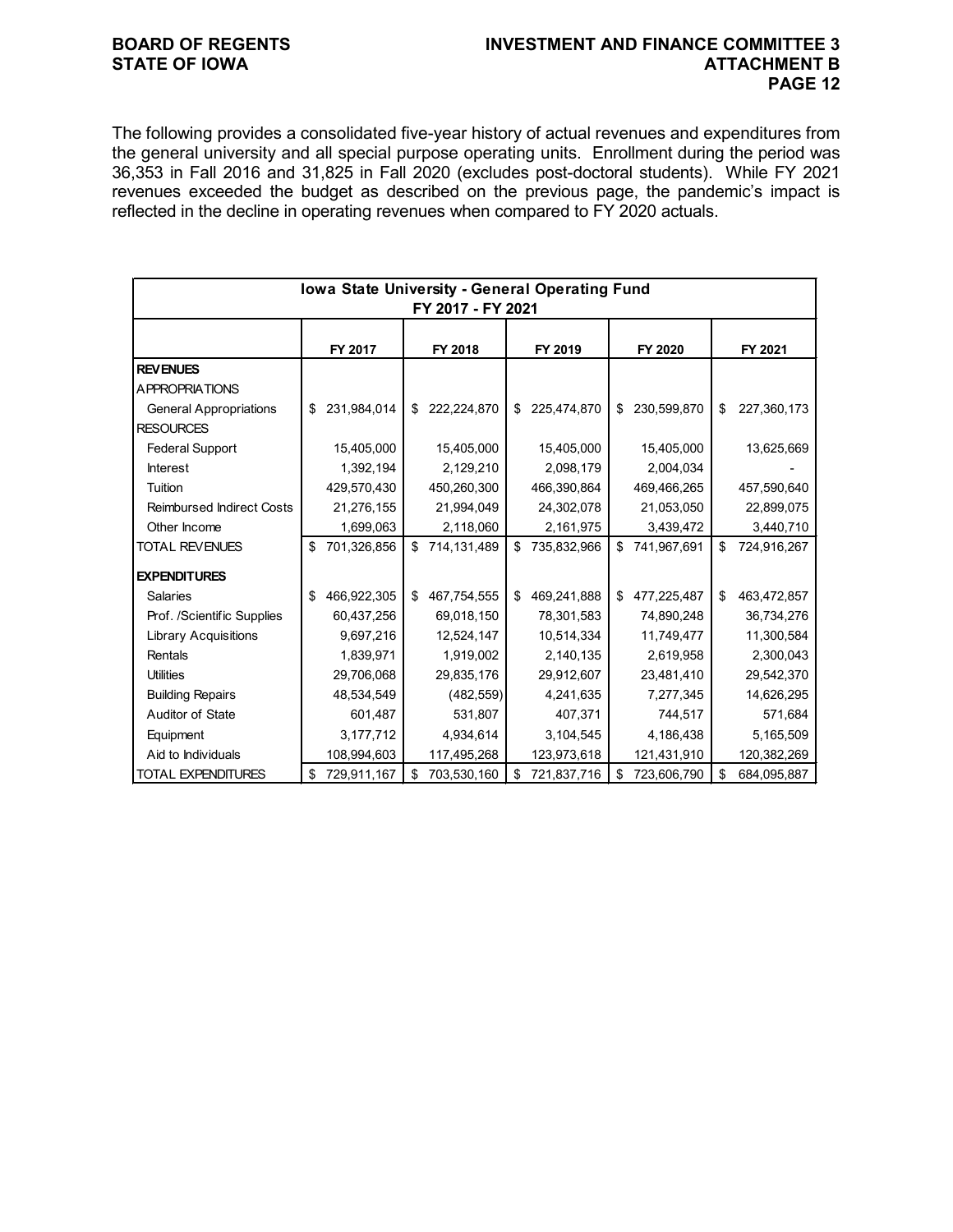## **BOARD OF REGENTS INVESTMENT AND FINANCE COMMITTEE 3 ATTACHMENT B PAGE 13**

### **IOWA STATE UNIVERSITY ATHLETICS**

| <b>INCOME</b>                          | FY 2021 Budget<br>FY 2021 Actuals |            | <u>Variance</u>  |    |             |
|----------------------------------------|-----------------------------------|------------|------------------|----|-------------|
| Sports:                                |                                   |            |                  |    |             |
| Football                               | \$                                |            | \$<br>2,252,957  | \$ | 2,252,957   |
| Men's Basketball                       |                                   |            | 284,972          |    | 284,972     |
| Women's Basketball                     |                                   |            | 57,710           |    | 57,710      |
| Wrestling                              |                                   |            | 35,790           |    | 35,790      |
| <b>Other Sports</b>                    |                                   |            |                  |    |             |
| <b>Subtotal</b>                        | \$                                |            | \$<br>2,631,429  | \$ | 2,631,429   |
| <b>Other Income</b>                    |                                   |            |                  |    |             |
| <b>Big Twelve Conference/NCAA</b>      |                                   | 31,000,000 | \$<br>33,478,794 | \$ | 2,478,794   |
| Post-Season Revenue                    |                                   | 350,000    | 1,800,553        |    | 1,450,553   |
| <b>Foundation Support</b>              |                                   | 2,386,000  | 15,924,405       |    | 13,538,405  |
| Multi-Media Rights                     |                                   | 5,375,000  | 7,523,251        |    | 2,148,251   |
| <b>Student Fees</b>                    |                                   | 1,900,000  | 1,787,627        |    | (112, 373)  |
| <b>Game Guarantees</b>                 |                                   |            |                  |    |             |
| <b>Auxillary Revenue</b>               |                                   | 100,000    | 211,435          |    | 111,435     |
| <b>Other Revenue</b>                   |                                   | 2,325,500  | 3,711,945        |    | 1,386,445   |
| <b>Subtotal</b>                        | \$                                | 43,436,500 | \$<br>64,438,010 | \$ | 21,001,510  |
| <b>TOTAL INCOME</b>                    | \$                                | 43,436,500 | \$<br>67,069,439 | \$ | 23,632,939  |
| <b>EXPENSES</b>                        |                                   |            |                  |    |             |
| <b>Sports Operations</b>               |                                   |            |                  |    |             |
| Football                               | \$                                | 2,525,000  | \$<br>2,332,036  | \$ | (192, 964)  |
| Men's Basketball                       |                                   | 1,050,000  | 1,011,818        |    |             |
|                                        |                                   |            |                  |    | (38, 182)   |
| Women's Basketball                     |                                   | 840,000    | 648,283          |    | (191, 717)  |
| Wrestling                              |                                   | 285,000    | 167,259          |    | (117, 741)  |
| <b>Other Sports</b><br><b>Subtotal</b> | \$                                | 2,620,000  | \$<br>1,710,791  |    | (909, 209)  |
|                                        |                                   | 7,320,000  | 5,870,187        | \$ | (1,449,813) |
| <b>Sports Program Support Units:</b>   |                                   |            |                  |    |             |
| Medical                                | \$                                | 1,900,000  | \$<br>1,537,013  | \$ | (362, 987)  |
| <b>Video Operations</b>                |                                   | 220,000    | 303,873          |    | 83,873      |
| Sports Medicine                        |                                   | 400,000    | 291,418          |    | (108, 582)  |
| <b>Nutrition</b>                       |                                   | 2,300,000  | 1,970,658        |    | (329, 342)  |
| <b>Academic Services</b>               |                                   | 320,000    | 136,042          |    | (183, 958)  |
| Other                                  |                                   | 475,000    | 450,161          |    | (24, 839)   |
| <b>Subtotal</b>                        | \$                                | 5,615,000  | \$<br>4,689,165  | \$ | (925, 835)  |
| <b>Internal Operations:</b>            |                                   |            |                  |    |             |
| Administrative                         | \$                                | 1,585,000  | \$<br>1,738,824  | \$ | 153,824     |
| Compliance                             |                                   | 225,000    | 186,145          | \$ | (38, 855)   |
| Information Technology Operations      |                                   | 545,000    | 557,024          |    | 12,024      |
| <b>Subtotal</b>                        | \$                                | 2,355,000  | \$<br>2,481,993  | \$ | 126,993     |
| <b>Salaries &amp; Benefits</b>         | \$                                | 29,940,614 | \$<br>39,633,726 | \$ | 9,693,112   |
| <b>Scholarships</b>                    |                                   | 8,636,000  | 8,005,199        |    | (630, 801)  |
| <b>External Operations</b>             |                                   | 1,199,000  | 1,140,815        |    | (58, 185)   |
| <b>Facilities &amp; Events</b>         |                                   | 8,720,000  | 6,698,750        |    | (2,021,250) |
| Postseason                             |                                   | 1,250,000  | 2,346,717        |    | 1,096,717   |
| <b>Debt Service</b>                    |                                   | 10,457,648 | 10,457,557       |    | (91)        |
| <b>Capital Projects</b>                |                                   | 2,953,000  | 2,707,949        |    | (245, 051)  |
| <b>TOTAL EXPENSES</b>                  | \$                                | 78,446,262 | \$<br>84,032,058 | \$ | 5,585,796   |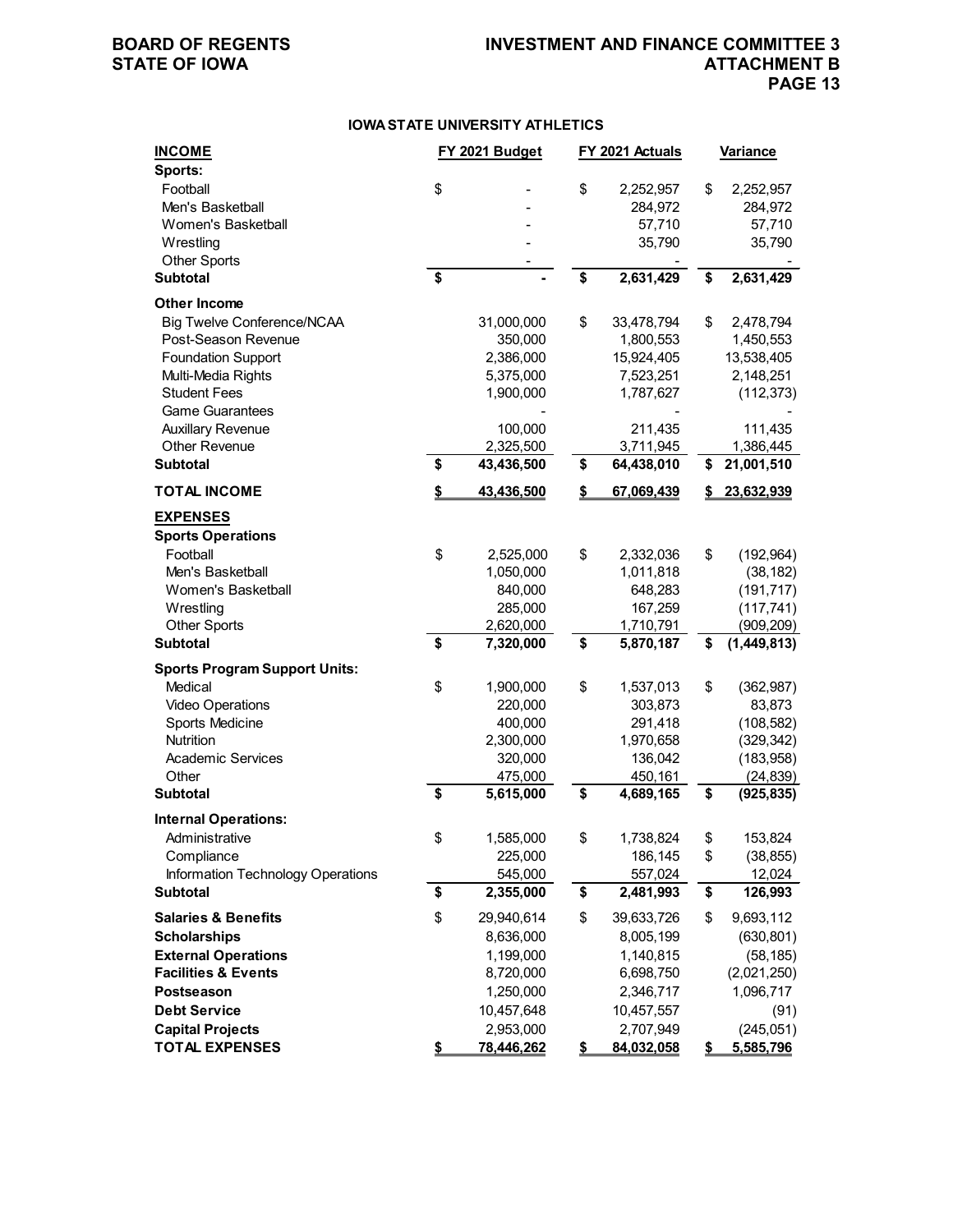The following summarizes the significant budget-to-actual revenue and expense variances for ISU Athletics as shown on the previous page.

Due to the uncertainty of the pandemic's impact on the sports seasons and fan attendance, no ticket sales were budgeted for FY 2021 and limited revenues were budgeted in other categories. Limited fan attendance for some competitions resulted in \$2.6 million in ticket revenue. Conference distributions, foundation support, multi-media rights and other revenue exceeded the depressed budget estimates. Also, post-season revenue and expenses were over budget due to ISU's participation in the bowl game.

Sports operations, support units, and facilities and event costs were under budget from limited activity due to the number of competitions and recruiting activities. Scholarship costs were slightly under budget due a reduction in student athletes enrolled in summer school classes. Salary and benefit costs exceeded the budget due to the men's basketball coaching change and contract buyouts.

The following provides a five-year summary of ISU Athletics' revenues and expenditures. Athletics is fully self-supporting and receives no general university support.

|                            |              | <b>Iowa State University Athletics</b> |              |              |                 |
|----------------------------|--------------|----------------------------------------|--------------|--------------|-----------------|
|                            |              | FY 2017 - FY 2021                      |              |              |                 |
|                            | FY 2017      | FY 2018                                | FY 2019      | FY 2020      | FY 2021         |
| Revenues                   |              |                                        |              |              |                 |
| Sports Income              | \$14,260,191 | \$15,894,161                           | \$16,474,939 | \$18,597,847 | 2,631,429<br>\$ |
| Alumni / Foundation /      |              |                                        |              |              |                 |
| Corp Support / Sponsorship | 20,884,009   | 23,935,675                             | 22,117,329   | 19,917,249   | 23,447,656      |
| Athletic Conference /      |              |                                        |              |              |                 |
| <b>NCAA Support</b>        | 35,009,802   | 35,465,513                             | 43,573,939   | 38,743,697   | 35,279,347      |
| <b>Student Fees</b>        | 2,133,219    | 2,093,104                              | 2,054,314    | 1,865,821    | 1,787,627       |
| Other Income               | 5,675,067    | 6,260,149                              | 5,983,539    | 5,920,066    | 3,923,380       |
| Total Revenues             | \$77,962,288 | \$83,648,602                           | \$90,204,060 | \$85,044,680 | \$67,069,439    |
| Expenses                   |              |                                        |              |              |                 |
| <b>Sports Operations</b>   | \$10,752,800 | \$11,725,661                           | \$12,782,404 | \$13,383,675 | 5,870,187<br>\$ |
| Non-Sport Operations       | 17,357,328   | 18,310,534                             | 20,401,416   | 15,640,637   | 15,010,723      |
| Scholarships               | 7,144,422    | 7,437,619                              | 7,826,336    | 7,840,207    | 8,005,199       |
| Other Expenses             | 42,613,472   | 46,091,171                             | 49,097,396   | 48,139,494   | 55,145,949      |
| Total Expenses             | \$77,868,022 | \$83,564,985                           | \$90,107,552 | \$85,004,013 | \$84,032,058    |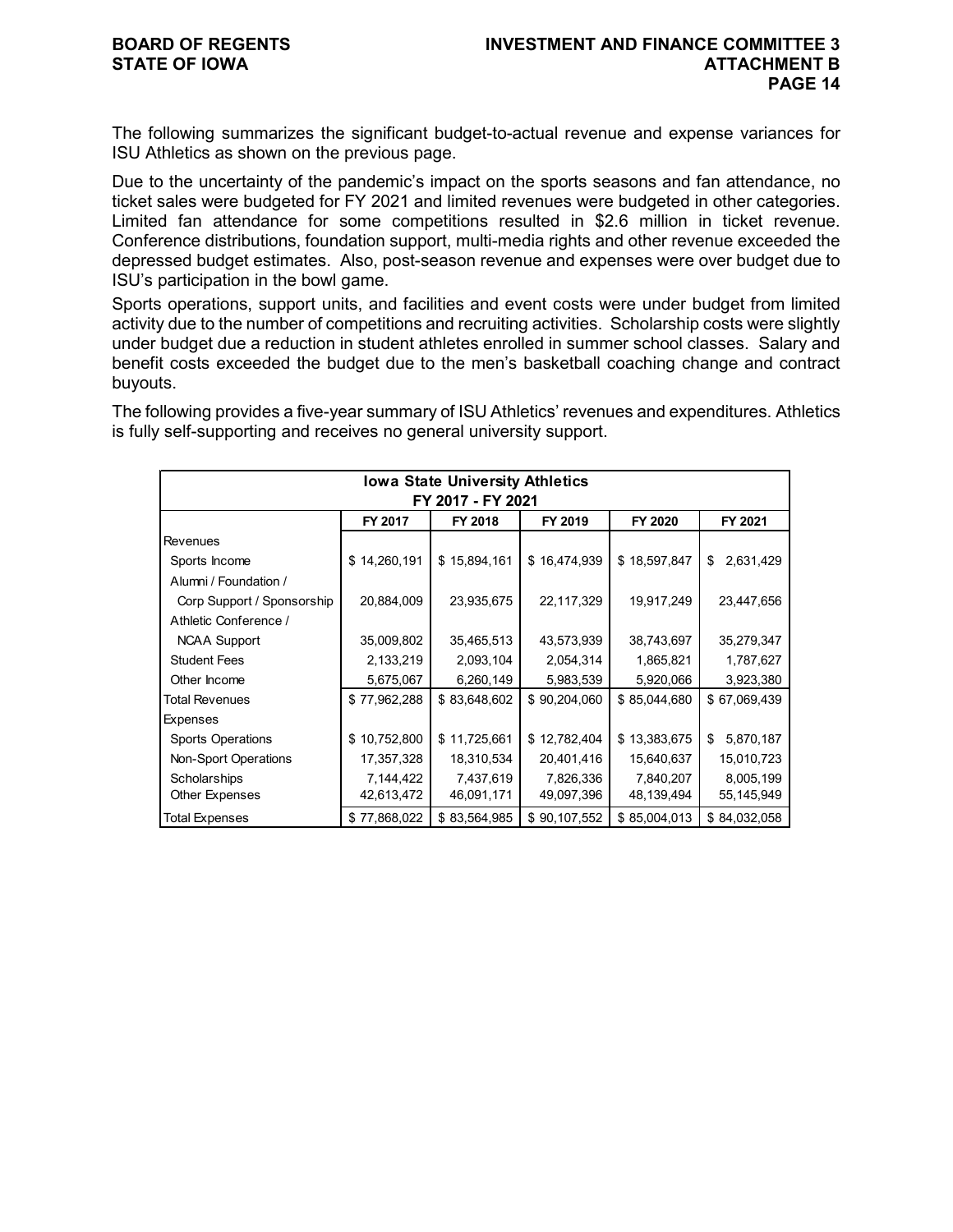### **BOARD OF REGENTS INVESTMENT AND FINANCE COMMITTEE 3 STATE OF IOWA ATTACHMENT B PAGE 15**

| Iowa State University Residence System - FY 2021 |               |              |                          |         |  |  |  |  |  |  |  |
|--------------------------------------------------|---------------|--------------|--------------------------|---------|--|--|--|--|--|--|--|
|                                                  | <b>Budget</b> | Actual       | Variance<br>Over/(Under) | Percent |  |  |  |  |  |  |  |
| Revenues                                         | \$88,424,927  | \$78,351,996 | (10,072,931)             | 88.6%   |  |  |  |  |  |  |  |
| Expenditures                                     | 68,454,864    | 59,219,883   | (9,234,981)              | 86.5%   |  |  |  |  |  |  |  |
| Debt Service                                     | 12,615,601    | 12,765,351   | 149,750                  | 101.2%  |  |  |  |  |  |  |  |
| Net Revenues                                     | 7,354,462     | 6,366,762    | -987,700                 | 86.6%   |  |  |  |  |  |  |  |
| Net Revenues as % of Gross Revenue               | 8.3%          | 8.1%         |                          |         |  |  |  |  |  |  |  |

The ISU Residence System's total operating revenues and expenses were both under budget due to the uncertainty in occupancy created from the pandemic. Room and board contract revenues were under budget from lower than projected occupancy. Other revenue was also under budget from the suspension of conferences, including the Odyssey of the Mind World Finals for the summer of 2020, which negatively impacted revenues for FY 2020 and for FY 2021.

The significant decline in the Residence System's operations in FY 2021 when compared to FY 2020 is reflected in the 5-year historical chart below.

| <b>Iowa State University - Residence System</b><br>FY 2017 - FY 2021 |                  |                  |                   |                  |                  |  |  |  |  |  |  |
|----------------------------------------------------------------------|------------------|------------------|-------------------|------------------|------------------|--|--|--|--|--|--|
|                                                                      | FY 2017          | FY 2018          | FY 2019           | FY 2020          | FY 2021          |  |  |  |  |  |  |
| Revenues                                                             | 105,112,017<br>S | \$108,964,436    | 104,224,805<br>\$ | 96,571,971<br>S  | 78,351,996<br>\$ |  |  |  |  |  |  |
| <b>Expenditures for Operations</b>                                   | 76,115,787       | 76,552,825       | 70,538,152        | 65,444,805       | 59,219,883       |  |  |  |  |  |  |
| Debt Service and Mandatory Transfers                                 | 16,531,083       | 16,109,542       | 16,128,898        | 15,015,403       | 12,765,351       |  |  |  |  |  |  |
| Net Revenues after Debt Service and<br>Mandatory Transfers           | 12,465,147<br>\$ | 16,302,069<br>\$ | 17,557,755<br>\$  | \$<br>16,111,763 | 6.366.762<br>\$  |  |  |  |  |  |  |
| <b>INet Revenues as % of Gross Revenue</b>                           | 11.9%            | 15.0%            | 16.8%             | 16.7%            | 8.1%             |  |  |  |  |  |  |

Residence System occupancy between FY 2020 (Fall 2019) and FY 2021 (Fall 2020) was negatively impacted by the pandemic but has rebounded some in the current year (Fall 2021).

| <b>Iowa State University Residence System</b> |                  |                  |          |                  |  |  |  |  |  |  |  |
|-----------------------------------------------|------------------|------------------|----------|------------------|--|--|--|--|--|--|--|
|                                               | <b>Fall 2019</b> | <b>Fall 2020</b> | Change   | <b>Fall 2021</b> |  |  |  |  |  |  |  |
|                                               |                  |                  |          |                  |  |  |  |  |  |  |  |
| <b>Total University Enrollment</b>            | 33,391           | 31,825           | $-1,566$ | 30,708           |  |  |  |  |  |  |  |
| Low er Division                               | 11,812           | 10.830           | $-982$   | 10,778           |  |  |  |  |  |  |  |
| Low er Div as % of Total                      | 35.4%            | 34.0%            |          | 35.1%            |  |  |  |  |  |  |  |
|                                               |                  |                  |          |                  |  |  |  |  |  |  |  |
| <b>Total Occupancy</b>                        | 10,457           | 8,658            | $-1.799$ | 8,948            |  |  |  |  |  |  |  |
| Occupancy as a                                |                  |                  |          |                  |  |  |  |  |  |  |  |
| % of Enrollment                               | 31.3%            | 27 2%            |          | 29.1%            |  |  |  |  |  |  |  |

The principal outstanding on dormitory revenue bonds for ISU as of June 30, 2021, was \$114.0 million (excludes July 1 principal payment). The Voluntary Reserve Fund balance totaled \$38.3 million at year end and will be used to fund several improvement projects that were put on hold during the pandemic.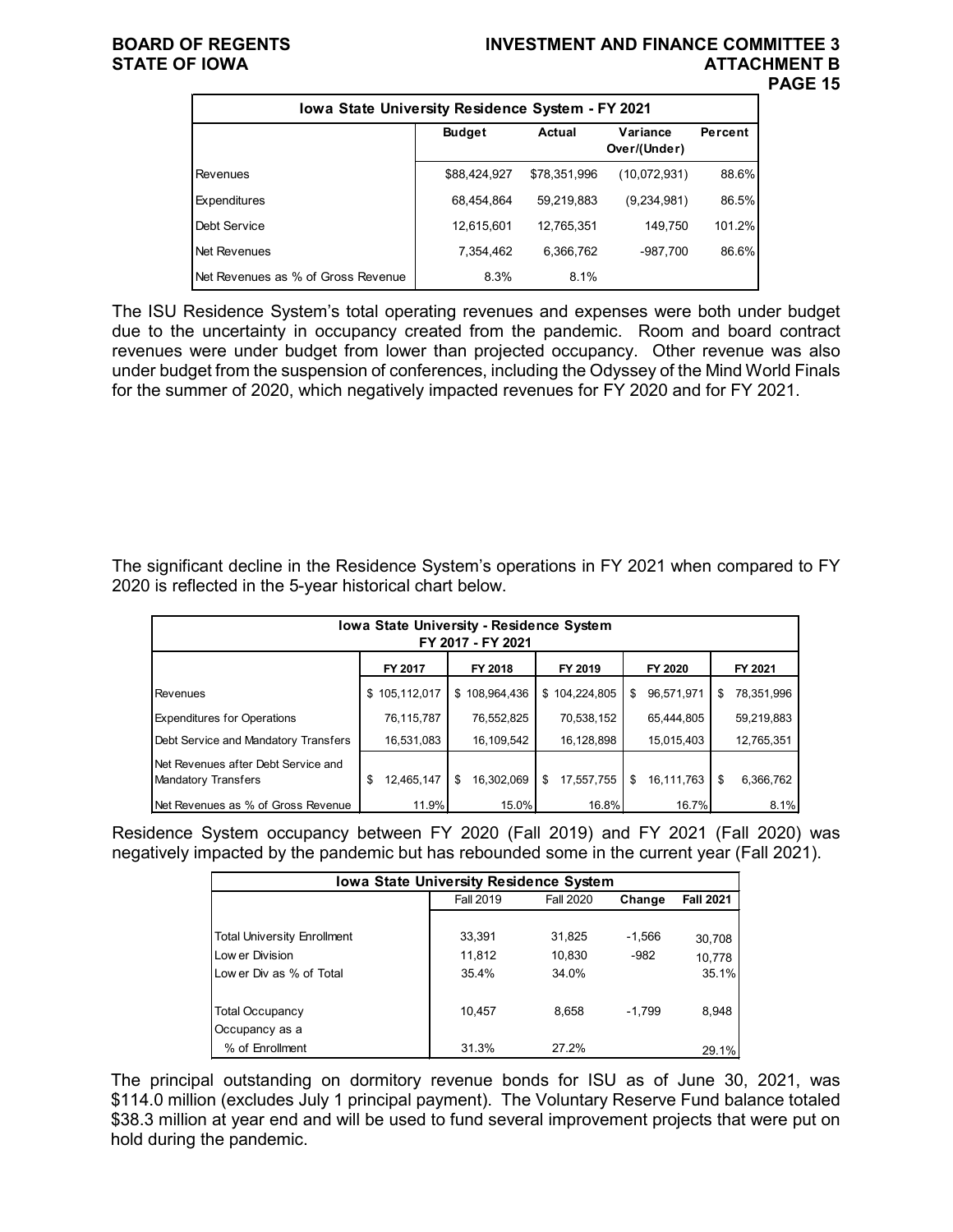## **University of Northern Iowa**

The following compares the FY 2021 operating fund budget (general university and special purpose units) with the actual revenue and expenditure transactions for all appropriated units.

| University of Northern Iowa - General Operating Fund<br>FY 2021 |    |                                        |               |    |                          |                                 |  |  |  |  |  |
|-----------------------------------------------------------------|----|----------------------------------------|---------------|----|--------------------------|---------------------------------|--|--|--|--|--|
|                                                                 |    | <b>Board Approved</b><br><b>Budget</b> | <b>Actual</b> |    | Variance<br>Over/(Under) | Actual as % of<br><b>Budget</b> |  |  |  |  |  |
| <b>REVENUES</b>                                                 |    |                                        |               |    |                          |                                 |  |  |  |  |  |
| <b>APPROPRIATIONS</b>                                           |    |                                        |               |    |                          |                                 |  |  |  |  |  |
| General                                                         | \$ | 106,408,499                            | \$106,368,293 | \$ | (40, 206)                | 100.0%                          |  |  |  |  |  |
| <b>RESOURCES</b>                                                |    |                                        |               |    |                          |                                 |  |  |  |  |  |
| <b>Federal Support</b>                                          |    |                                        | 2,902,305     |    | 2,902,305                |                                 |  |  |  |  |  |
| <b>Interest</b>                                                 |    | 296,070                                | 1,278,605     |    | 982,535                  | 431.9%                          |  |  |  |  |  |
| Tuition                                                         |    | 70,306,578                             | 69,294,864    |    | (1,011,714)              | 98.6%                           |  |  |  |  |  |
| <b>Reimbursed Indirect Costs</b>                                |    | 979,649                                | 1,262,317     |    | 282,668                  | 128.9%                          |  |  |  |  |  |
| Sales and Services                                              |    | 534,393                                | 439,425       |    | (94, 968)                | 82.2%                           |  |  |  |  |  |
| <b>TOTAL REVENUES</b>                                           | \$ | 178,525,189                            | \$181,545,809 | \$ | 3,020,620                | 101.7%                          |  |  |  |  |  |
| <b>EXPENDITURES</b>                                             |    |                                        |               |    |                          |                                 |  |  |  |  |  |
| <b>Salaries</b>                                                 | \$ | 131, 167, 475                          | \$127,578,460 | \$ | (3,589,015)              | 97.3%                           |  |  |  |  |  |
| Prof. /Scientific Supplies                                      |    | 18,214,651                             | 18,604,469    |    | 389,818                  | 102.1%                          |  |  |  |  |  |
| <b>Library Acquisitions</b>                                     |    | 1,916,249                              | 2,321,676     |    | 405,427                  | 121.2%                          |  |  |  |  |  |
| Rentals                                                         |    | 877,578                                | 872,421       |    | (5, 157)                 | 99.4%                           |  |  |  |  |  |
| <b>Utilities</b>                                                |    | 7,784,218                              | 6,872,814     |    | (911, 404)               | 88.3%                           |  |  |  |  |  |
| <b>Building Repairs</b>                                         |    | 1,400,000                              | 10,774,624    |    | 9,374,624                | 769.6%                          |  |  |  |  |  |
| Auditor of State                                                |    | 411,900                                | 322,045       |    | (89, 855)                | 78.2%                           |  |  |  |  |  |
| Equipment                                                       |    | 553,118                                | 1,342,939     |    | 789,821                  | 242.8%                          |  |  |  |  |  |
| Aid to Individuals                                              |    | 16,200,000                             | 15,790,957    |    | (409, 043)               | 97.5%                           |  |  |  |  |  |
| <b>TOTAL EXPENDITURES</b>                                       | \$ | 178,525,189                            | \$184,480,405 | \$ | 5,955,216                | 103.3%                          |  |  |  |  |  |

UNI's FY 2021 operating revenues of \$181.5 million are comprised primarily of state appropriations and tuition revenue. Tuition revenue was 1.4% less than the budget from an enrollment that was less than projected at the time the budget was prepared. Resident tuition revenue comprised 84% of gross tuition with non-resident tuition being 16% of the total. A federal support allocation was made to the general fund to cover revenue reductions realized from the pandemic.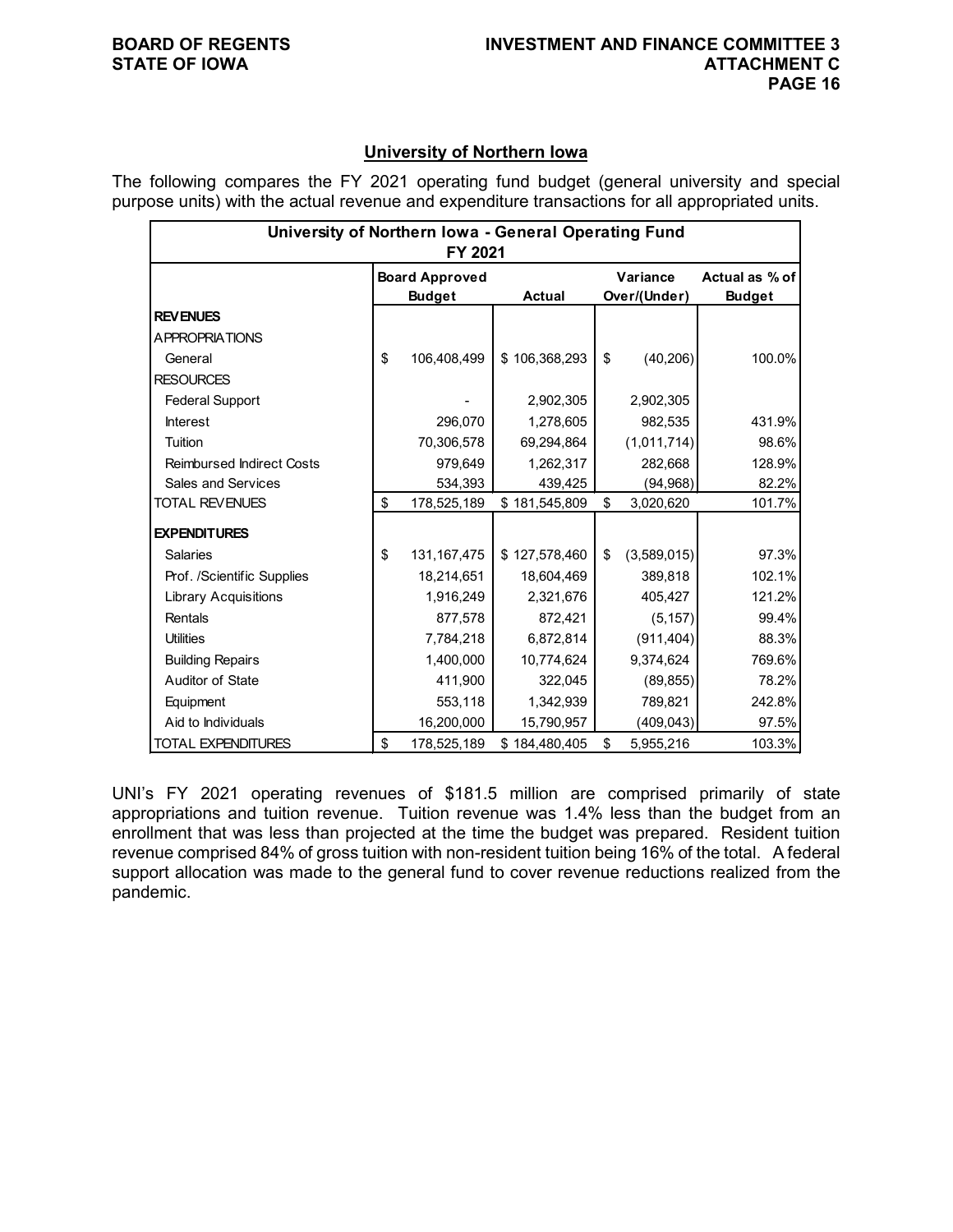## **BOARD OF REGENTS INVESTMENT AND FINANCE COMMITTEE 3 PAGE 17**

The following provides a consolidated five-year history of actual revenues and expenditures from the general university and all special purpose units. Enrollment during the period was 11,905 students in Fall 2016 and 9,522 in Fall 2020. While total operating revenues remained relatively static since FY 2017, revenues for FY 2021 were the lowest during the five-year period.

| University of Northern Iowa - General Operating Fund<br>FY 2017 - FY 2021 |               |               |               |               |               |  |  |  |  |  |
|---------------------------------------------------------------------------|---------------|---------------|---------------|---------------|---------------|--|--|--|--|--|
|                                                                           | FY 2017       | FY 2018       | FY 2019       | FY 2020       | FY 2021       |  |  |  |  |  |
| <b>REVENUES</b>                                                           |               |               |               |               |               |  |  |  |  |  |
| <b>APPROPRIATIONS</b>                                                     |               |               |               |               |               |  |  |  |  |  |
| <b>General Appropriations</b>                                             | \$101,102,209 | \$100,522,418 | \$102,525,714 | \$107,621,329 | \$106,368,293 |  |  |  |  |  |
| Supplemental                                                              |               |               |               |               |               |  |  |  |  |  |
| <b>RESOURCES</b>                                                          |               |               |               |               |               |  |  |  |  |  |
| <b>Federal Support</b>                                                    |               |               |               |               | 2,902,305     |  |  |  |  |  |
| <b>Interest</b>                                                           | 918,821       | 593,536       | 1,147,509     | 890,352       | 1,278,605     |  |  |  |  |  |
| Tuition                                                                   | 79,291,613    | 81,091,068    | 79,467,264    | 73,507,059    | 69,294,864    |  |  |  |  |  |
| <b>Reimbursed Indirect Costs</b>                                          | 1,306,805     | 1,731,878     | 1,493,853     | 1,122,083     | 1,262,317     |  |  |  |  |  |
| Sales and Services                                                        | 541,254       | 479,450       | 535,305       | 453,472       | 439,425       |  |  |  |  |  |
| <b>TOTAL REVENUES</b>                                                     | \$183,160,702 | \$184,418,350 | \$185,169,645 | \$183,594,295 | \$181,545,809 |  |  |  |  |  |
|                                                                           |               |               |               |               |               |  |  |  |  |  |
| <b>EXPENDITURES</b>                                                       |               |               |               |               |               |  |  |  |  |  |
| <b>Salaries</b>                                                           | \$135,108,824 | \$137,267,942 | \$136,212,730 | \$133,683,066 | \$127,578,460 |  |  |  |  |  |
| Prof. /Scientific Supplies                                                | 19,077,080    | 17,097,391    | 17,026,576    | 20,093,307    | 18,604,469    |  |  |  |  |  |
| <b>Library Acquisitions</b>                                               | 2,134,807     | 2,130,992     | 2,061,057     | 2,127,229     | 2,321,676     |  |  |  |  |  |
| Rentals                                                                   | 822,421       | 822,421       | 872,421       | 872,421       | 872,421       |  |  |  |  |  |
| <b>Utilities</b>                                                          | 6,883,290     | 7,573,370     | 6,813,560     | 4,025,255     | 6,872,814     |  |  |  |  |  |
| <b>Building Repairs</b>                                                   | 2,595,848     | 2,624,220     | 4,826,156     | 3,819,499     | 10,774,624    |  |  |  |  |  |
| Auditor of State                                                          | 282,670       | 315,769       | 281,796       | 285,168       | 322,045       |  |  |  |  |  |
| Equipment                                                                 | 894,285       | 1,198,964     | 1,414,718     | 869,432       | 1,342,939     |  |  |  |  |  |
| Aid to Individuals                                                        | 15,411,128    | 15,937,281    | 15,660,631    | 14,566,581    | 15,790,957    |  |  |  |  |  |
| <b>TOTAL EXPENDITURES</b>                                                 | \$183,210,353 | \$184,968,350 | \$185,169,645 | \$180,341,958 | \$184,480,405 |  |  |  |  |  |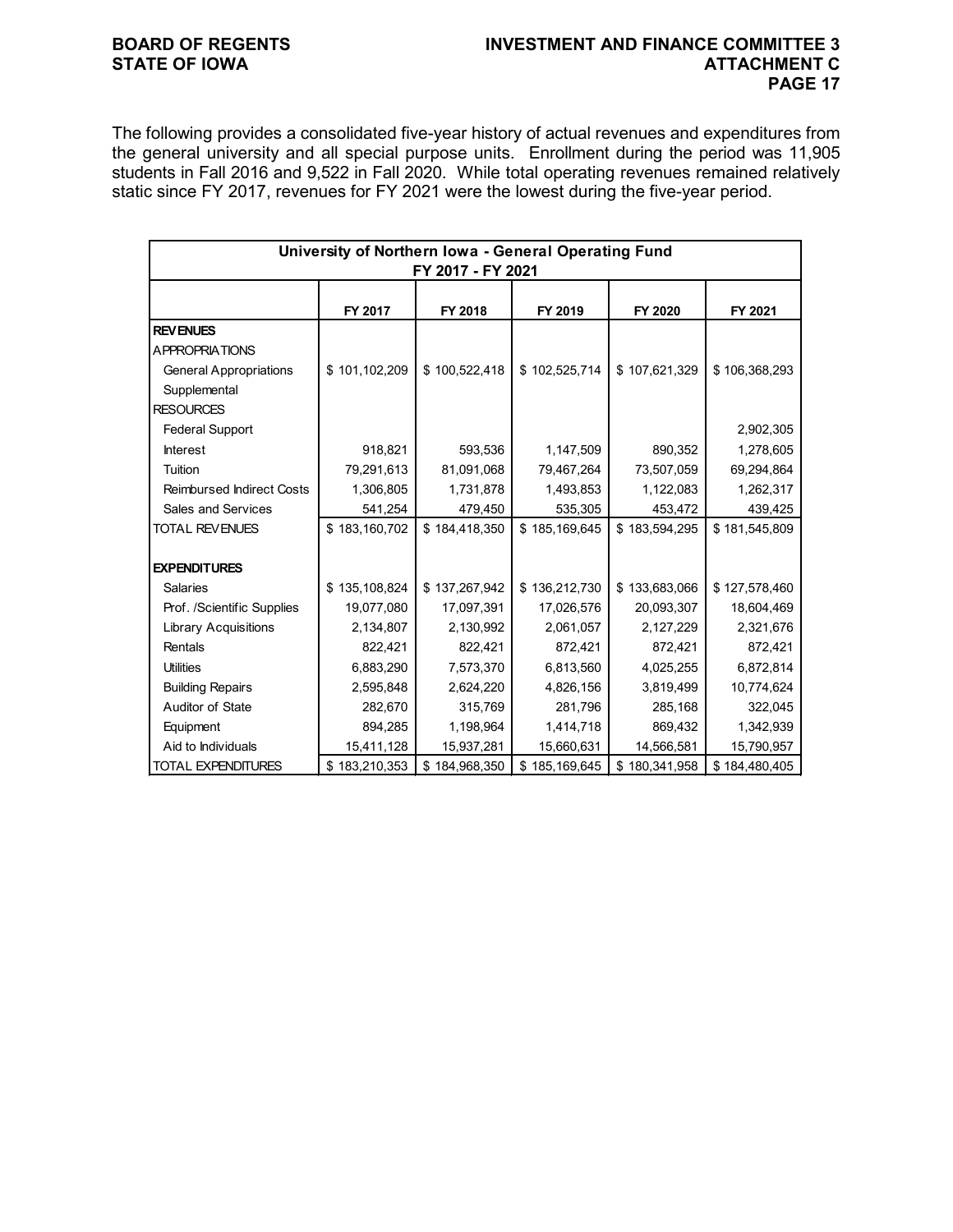## **UNIVERSITY OF NORTHERN IOWA ATHLETICS**

| <b>INCOME</b>                       |    | FY 2021 Budget |    | FY 2021 Actuals |    | <b>Variance</b> |
|-------------------------------------|----|----------------|----|-----------------|----|-----------------|
| Sports:                             |    |                |    |                 |    |                 |
| Football                            |    | 317,725        |    | 195,358         | \$ | (122, 367)      |
| Men's Basketball                    |    | 470,860        |    | 386,505         |    | (84, 355)       |
| Men - All Other Sports              |    | 70,590         |    | 68,927          |    | (1,663)         |
| Women - All Sports                  |    | 109,105        |    | 179,096         |    | 69,991          |
| <b>Subtotal - Sports</b>            | \$ | 968,280        | \$ | 829,886         | \$ | (138, 394)      |
| Other Income:                       |    |                |    |                 |    |                 |
| <b>Student Activity Fees</b>        |    | 1,816,505      |    | 1,816,505       |    |                 |
| <b>General University Support</b>   |    |                |    |                 |    |                 |
| <b>General Support</b>              |    | 3,210,647      |    | 7,961,049       |    | 4,750,402       |
| Scholarship Support                 |    | 1,283,481      |    | 1,283,481       |    |                 |
| <b>Alumni/Foundation Support</b>    |    | 2,535,400      |    | 1,903,967       |    | (631, 433)      |
| <b>Athletic Marketing</b>           |    | 1,407,950      |    | 773,860         |    | (634,090)       |
| Athletic Conf/NCAA Support          |    | 1,111,600      |    | 879,973         |    | (231, 627)      |
| Novelties-Outings                   |    | 281,200        |    | 110,834         |    | (170, 366)      |
| Miscellaneous                       |    | 152,500        |    | 69,098          |    | (83, 402)       |
| <b>Subtotal - Other</b>             |    | 11,799,283     |    | 14,798,767      |    | 2,999,484       |
| <b>TOTAL INCOME</b>                 | S  | 12,767,563     | S  | 15,628,653      | S  | 2,861,090       |
| <b>EXPENSES</b>                     |    |                |    |                 |    |                 |
| <b>Men's Sports:</b>                |    |                |    |                 |    |                 |
| Football                            |    | 3,308,914      |    | 3,159,851       | \$ | (149,063)       |
| <b>Basketball</b>                   |    | 2,149,224      |    | 2,150,154       |    | 930             |
| All Other Men's Sports              |    | 1,230,585      |    | 1,206,316       |    | (24, 269)       |
| <b>Subtotal - Men's Sports</b>      | \$ | 6,688,723      | \$ | 6,516,321       | \$ | (172, 402)      |
| <b>Women's Sports:</b>              |    |                |    |                 |    |                 |
| <b>Basketball</b>                   |    | 991,572        |    | 1,092,054       | \$ | 100,482         |
| Volleyball                          |    | 802,414        |    | 796,022         |    | (6, 392)        |
| All Other                           |    | 2,250,926      |    | 2,305,507       |    | 54,581          |
| <b>Subtotal - Women's Sports</b>    | S  | 4,044,912      | \$ | 4,193,583       | \$ | 148,671         |
| <b>Other Expenses:</b>              |    |                |    |                 |    |                 |
| <b>Athletic Training</b>            |    | 149,509        |    | 164,271         | \$ | 14,762          |
| <b>Administration &amp; General</b> |    | 1,541,934      |    | 1,472,984       |    | (68, 950)       |
| <b>Athletic Marketing</b>           |    | 342,485        |    | 328,454         |    | (14, 031)       |
| <b>Subtotal - Other Expenses</b>    | \$ | 2,033,928      | \$ | 1,965,709       | \$ | (68, 219)       |
| <b>TOTAL EXPENSE</b>                | \$ | 12,767,563     | \$ | 12,675,613      | \$ | (91, 950)       |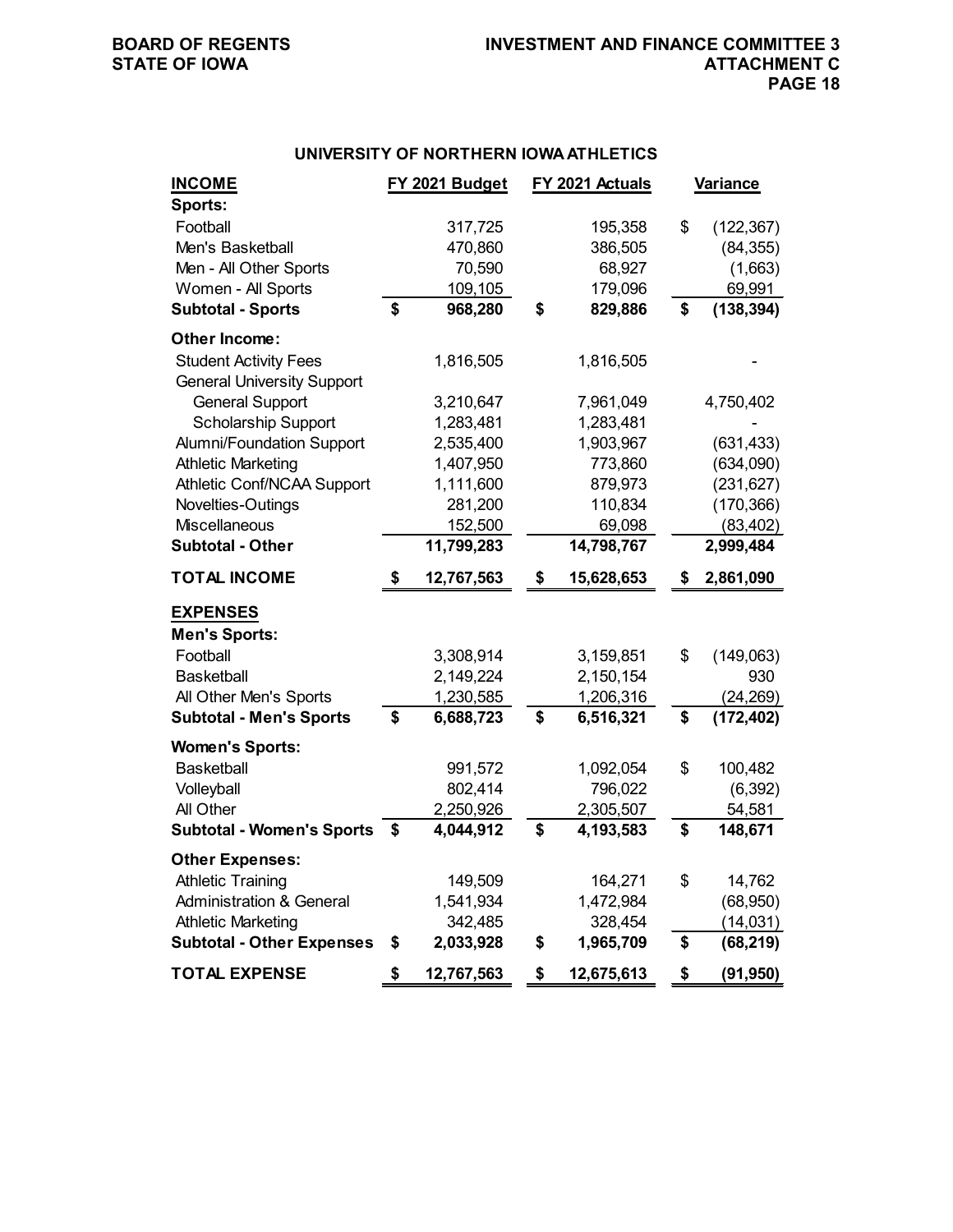The following describes the FY 2021 budget-to-actual revenue and expense variances for UNI Athletics as shown on the previous page.

Total revenues for FY 2021 were greater than the original budget established in August 2020 while expenditures were very close to budget. The COVID-19 pandemic greatly impacted operations for the entire fiscal year, with all fall 2020 sports being postponed to spring 2021, reduced fan capacity at events, and significant revenue impact to a variety of funding sources. Federal support was used to help offset lost revenue from March 2020 to February 2021 due to the pandemic. As the pandemic's impact continues, departmental leadership continues to review the budget in order to maximize revenue-generation opportunities and limit expenses in an effort to work toward a sustainable balanced budget.

The pandemic negatively impacted multiple major revenue streams during the fiscal year including: NCAA distributions (Sports Sponsorship, Grants-In-Aid, and Academic Enhancement), MVC annual conference distribution, Learfield sponsorship, ticket sales, and licensing commissions. Although reduced capacity was anticipated during budget development, the financial impact of schedule adjustments, seat distancing, and fan response was not fully known as variables changed throughout the year.

Expenses were reduced in anticipation of limited revenue due to the pandemic. Across team and administrative accounts, Athletics implemented salary reductions, reduced operating budgets, and made various other adjustments in response to known pandemic impact at the time of budget development.

|                                   | University of Northern Iowa Athletics |                    |    |                    |    |              |         |              |    |              |  |  |
|-----------------------------------|---------------------------------------|--------------------|----|--------------------|----|--------------|---------|--------------|----|--------------|--|--|
| FY 2017 - FY 2020                 |                                       |                    |    |                    |    |              |         |              |    |              |  |  |
|                                   |                                       | FY 2017<br>FY 2018 |    | FY 2019<br>FY 2020 |    |              | FY 2021 |              |    |              |  |  |
| <b>Revenues</b>                   |                                       |                    |    |                    |    |              |         |              |    |              |  |  |
| Sports Income                     | \$                                    | 2,761,159          | \$ | 2,930,231          | \$ | 2,640,857    | \$      | 2,393,517    | \$ | 829,886      |  |  |
| Alumni / Foundation /             |                                       |                    |    |                    |    |              |         |              |    |              |  |  |
| Corp Support / Sponsorship        |                                       | 2,770,428          |    | 2,863,328          |    | 2,753,467    |         | 2,769,409    |    | 2,677,827    |  |  |
| Athletic Conference /             |                                       |                    |    |                    |    |              |         |              |    |              |  |  |
| <b>NCAA Support</b>               |                                       | 1,331,921          |    | 1,610,194          |    | 1,670,558    |         | 1,160,361    |    | 879,973      |  |  |
| <b>General University Support</b> |                                       | 4,336,292          |    | 4,507,191          |    | 4,740,674    |         | 4,696,443    |    | 9,244,530    |  |  |
| <b>Student Fees</b>               |                                       | 2,042,859          |    | 1,961,145          |    | 1,919,576    |         | 1,932,781    |    | 1,816,505    |  |  |
| Other Income                      |                                       | 691,080            |    | 560,768            |    | 566,384      |         | 521,972      |    | 179,932      |  |  |
| <b>Total Revenues</b>             | \$                                    | 13,933,739         |    | \$14,432,857       |    | \$14,291,516 |         | \$13,474,483 |    | \$15,628,653 |  |  |
| Expenses                          |                                       |                    |    |                    |    |              |         |              |    |              |  |  |
| Men's Sports                      | \$                                    | 7,304,344          | \$ | 7,687,274          | \$ | 8,036,158    | \$      | 7,644,950    | \$ | 6,516,321    |  |  |
| Women's Sports                    |                                       | 4,203,326          |    | 4,418,259          |    | 4,480,116    |         | 4,464,499    |    | 4,193,583    |  |  |
| <b>Other Expenses</b>             |                                       | 2,488,323          |    | 2,768,284          |    | 2,747,524    |         | 2,432,192    |    | 1,965,709    |  |  |
| <b>Total Expenses</b>             |                                       | \$13,995,993       | \$ | 14,873,817         | \$ | 15,263,798   |         | \$14,541,641 |    | \$12,675,613 |  |  |

The following provides a consolidated five-year history of actual revenues and expenditures for UNI Athletics.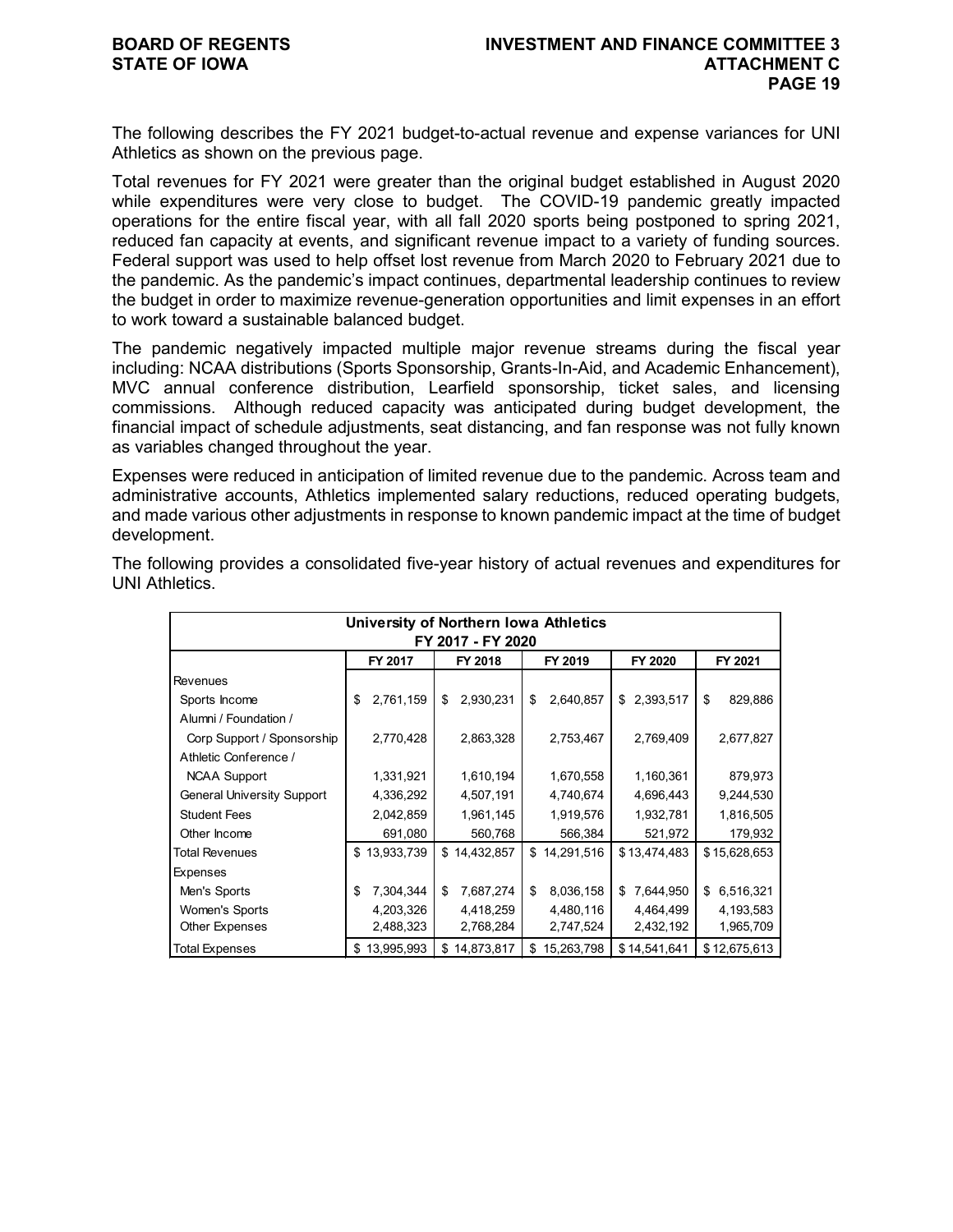| University of Northern Iowa Residence System - FY 2021 |               |               |               |         |
|--------------------------------------------------------|---------------|---------------|---------------|---------|
|                                                        | <b>Budget</b> | <b>Actual</b> | Variance      | Percent |
|                                                        |               |               | Over/(Under)  |         |
| Revenues                                               | \$33,015,195  | \$36,244,146  | \$3,228,951   | 109.8%  |
| Expenditures                                           | 24,566,058    | 20.674.599    | (3,891,459)   | 84.2%   |
| Debt Service                                           | 6,258,619     | 5.102.088     | (1, 156, 531) | 81.5%   |
| <b>Mandatory Transfers</b>                             | 330,000       | 300.000       | (30,000)      | 90.9%   |
| Net Revenues                                           | 1,860,518     | 10.167.459    | \$8.306.941   | 546.5%  |
| Net Revenues as % of Gross<br>Revenue                  | 5.6%          | 28.1%         |               |         |

The UNI Residence System's total operating revenues exceeded the budget and expenditures were under budget for FY 2021. Interest and other income realized from a Federal stimulus distribution exceeded the budget and offset decreases in contract revenue from lower occupancy. Operating expenses were less than budgeted from staff attrition and open positions, and lower food costs from the reductions in occupancy, retail sales, and catering activities. Building repairs and other expenses were also under budget. Debt service was also reduced from the defeasance of the Series 2010B bonds. As a result, net revenues exceeded the budget at the end of the year and will provide funding for necessary capital improvements.

Below is a five-year history of the residence system financials.

| University of Northern Iowa - Residence System<br>FY 2017 - FY 2021 |              |              |              |              |              |  |  |  |  |  |  |
|---------------------------------------------------------------------|--------------|--------------|--------------|--------------|--------------|--|--|--|--|--|--|
|                                                                     |              |              |              |              |              |  |  |  |  |  |  |
|                                                                     | FY 2017      | FY 2018      | FY 2019      | FY 2020      | FY 2021      |  |  |  |  |  |  |
|                                                                     |              |              |              |              |              |  |  |  |  |  |  |
| <b>Revenues</b>                                                     | \$41,533,734 | \$38,654,310 | \$37,875,567 | \$32,414,338 | \$36,244,146 |  |  |  |  |  |  |
| <b>Expenditures for Operations</b>                                  | 26,437,061   | 26,040,646   | 24,704,498   | 21,392,400   | 20,674,599   |  |  |  |  |  |  |
| Debt Service and Mandatory Transfers                                | 7,787,260    | 8,750,378    | 8,346,819    | 6,677,356    | 5,402,088    |  |  |  |  |  |  |
| Net Revenues after Debt Serv/Mand                                   |              |              |              |              |              |  |  |  |  |  |  |
| <b>Transfers</b>                                                    | \$7,309,413  | \$3,863,286  | \$4,824,250  | \$4,344,582  | \$10,167,459 |  |  |  |  |  |  |
| Net Revenues as % of Gross Revenue                                  | 17.6%        | 10.0%        | 12.7%        | 13.4%        | 28.1%        |  |  |  |  |  |  |

Residence System occupancy between FY 2020 (Fall 2019) and FY 2021 (Fall 2020) was negatively impacted by the pandemic but has rebounded some in the current year (Fall 2021).

| University of Northern Iowa Residence System |           |           |        |                  |  |  |  |  |  |  |
|----------------------------------------------|-----------|-----------|--------|------------------|--|--|--|--|--|--|
|                                              | Fall 2019 | Fall 2020 | Change | <b>Fall 2021</b> |  |  |  |  |  |  |
|                                              |           |           |        |                  |  |  |  |  |  |  |
| <b>Total University Enrollment</b>           | 10,497    | 9,522     | $-975$ | 8,231            |  |  |  |  |  |  |
| Low er Division                              | 3,472     | 3.177     | $-295$ | 3,207            |  |  |  |  |  |  |
| Low er Div as % of Total                     | 33.1%     | 33.4%     |        | 39.0%            |  |  |  |  |  |  |
|                                              |           |           |        |                  |  |  |  |  |  |  |
| <b>Total Occupancy</b>                       | 3.197     | 2,953     | $-244$ | 3,026            |  |  |  |  |  |  |
| Occupancy as a                               |           |           |        |                  |  |  |  |  |  |  |
| % of Enrollment                              | 30.5%     | 31.0%     |        | 36.8%            |  |  |  |  |  |  |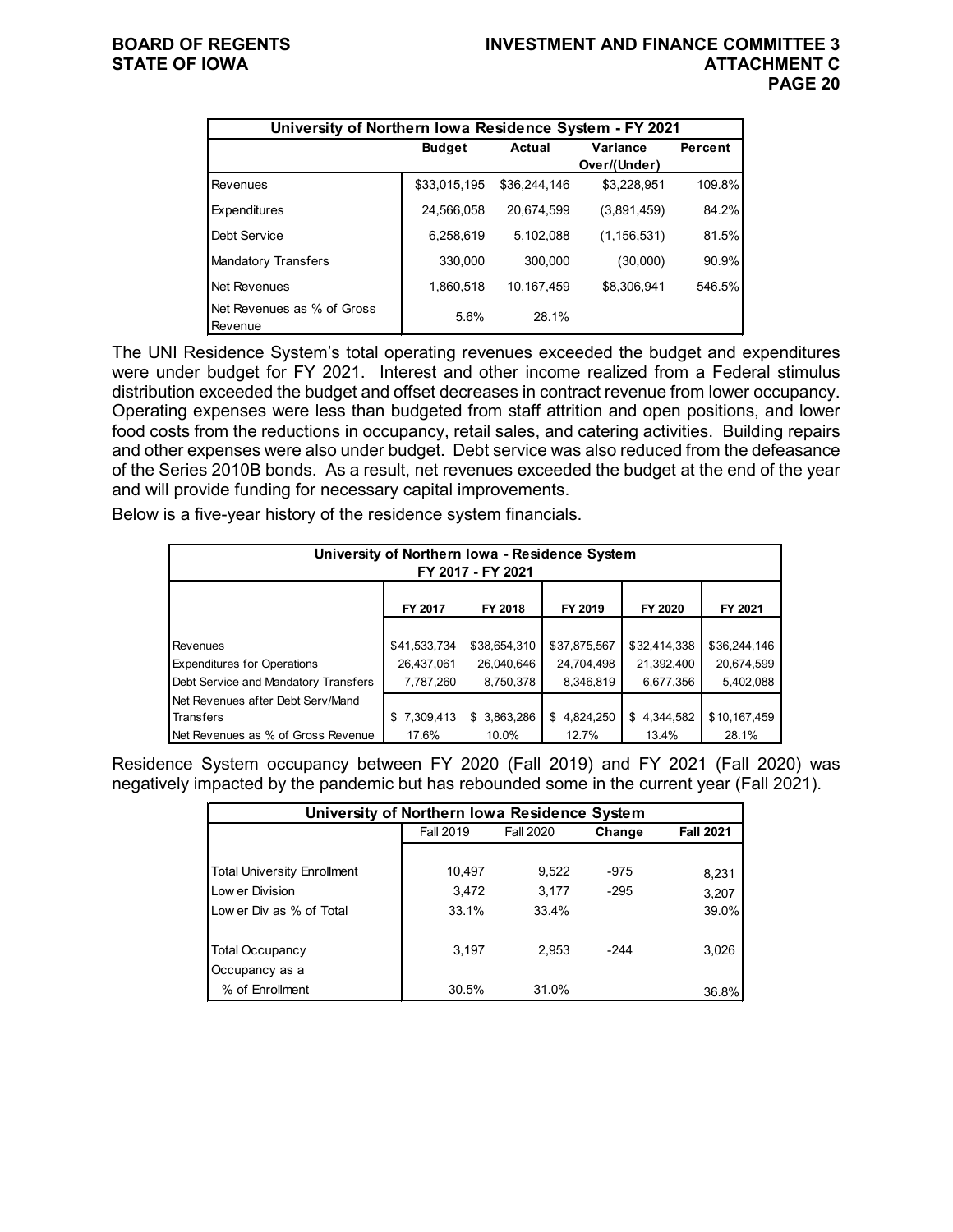## **Iowa School for the Deaf**

The following compares the FY 2021 general fund approved budget with actual revenue and expenditure transactions. Actual revenues and expenditures were slightly less than budget from some reduced activities that resulted from the pandemic.

| lowa School for the Deaf - General Fund<br>FY 2021 |               |            |    |               |    |              |                |  |  |
|----------------------------------------------------|---------------|------------|----|---------------|----|--------------|----------------|--|--|
|                                                    |               | Approved   |    |               |    | Variance     | Actual as % of |  |  |
|                                                    | <b>Budget</b> |            |    | <b>Actual</b> |    | Over/(Under) | <b>Budget</b>  |  |  |
| <b>REVENUES</b>                                    |               |            |    |               |    |              |                |  |  |
| A PPROPRIATIONS                                    |               |            |    |               |    |              |                |  |  |
| General                                            | \$            | 10,536,171 | \$ | 10,536,171    | \$ |              | 100.0%         |  |  |
| <b>RESOURCES</b>                                   |               |            |    |               |    |              |                |  |  |
| <b>Federal Support</b>                             |               | 56,970     |    | 44,678        |    | (12, 292)    | 78.4%          |  |  |
| <b>Interest</b>                                    |               | 1.000      |    | 70            |    | (930)        | 7.0%           |  |  |
| <b>Reimbursed Indirect Costs</b>                   |               | 15,000     |    | 13,504        |    | (1,496)      | 90.0%          |  |  |
| Sales and Services                                 |               | 556.000    |    | 469,293       |    | (86, 707)    | 84.4%          |  |  |
| Other Income                                       |               | 330,225    |    | 333,586       |    | 3,361        | 101.0%         |  |  |
| <b>TOTAL REVENUES</b>                              | \$            | 11,495,366 | \$ | 11,397,302    | \$ | (98,064)     | 99.1%          |  |  |
| <b>EXPENDITURES</b>                                |               |            |    |               |    |              |                |  |  |
| <b>Salaries</b>                                    | \$            | 9,656,115  | \$ | 8,965,189     | \$ | (690, 926)   | 92.8%          |  |  |
| Prof. /Scientific Supplies                         |               | 1,508,061  |    | 1,296,804     |    | (211, 257)   | 86.0%          |  |  |
| <b>Library Acquisitions</b>                        |               |            |    | 2,070         |    | 2,070        |                |  |  |
| <b>Utilities</b>                                   |               | 286,750    |    | 363,688       |    | 76,938       | 126.8%         |  |  |
| <b>Building Repairs</b>                            |               |            |    | 269,240       |    | 269,240      |                |  |  |
| Auditor of State                                   |               | 44.440     |    | 23,865        |    | (20, 575)    | 53.7%          |  |  |
| Equipment                                          |               |            |    | 476,446       |    | 476,446      |                |  |  |
| <b>TOTAL EXPENDITURES</b>                          | \$            | 11,495,366 | \$ | 11,397,302    | \$ | (98,064)     | 99.1%          |  |  |

Federal support was less than the budget from less fewer reimbursements from the Federal Lunch Program. Sales and service revenue from the Area Education Agencies was under budget from fewer reimbursements for interpreter and teacher aide services from the reduced demand for these services at the school districts.

Salary and related benefit costs comprised 79% of all expenses and were under budget due to staff vacancies that were not filled and reduced extended learning activities due to the pandemic. The reduced extending learning activities and lower food expense also resulted in less than budgets supplies and service costs. Reductions in these expenses were partially offset additional utility costs from cooler winter temperatures, and higher water and sewer expenses.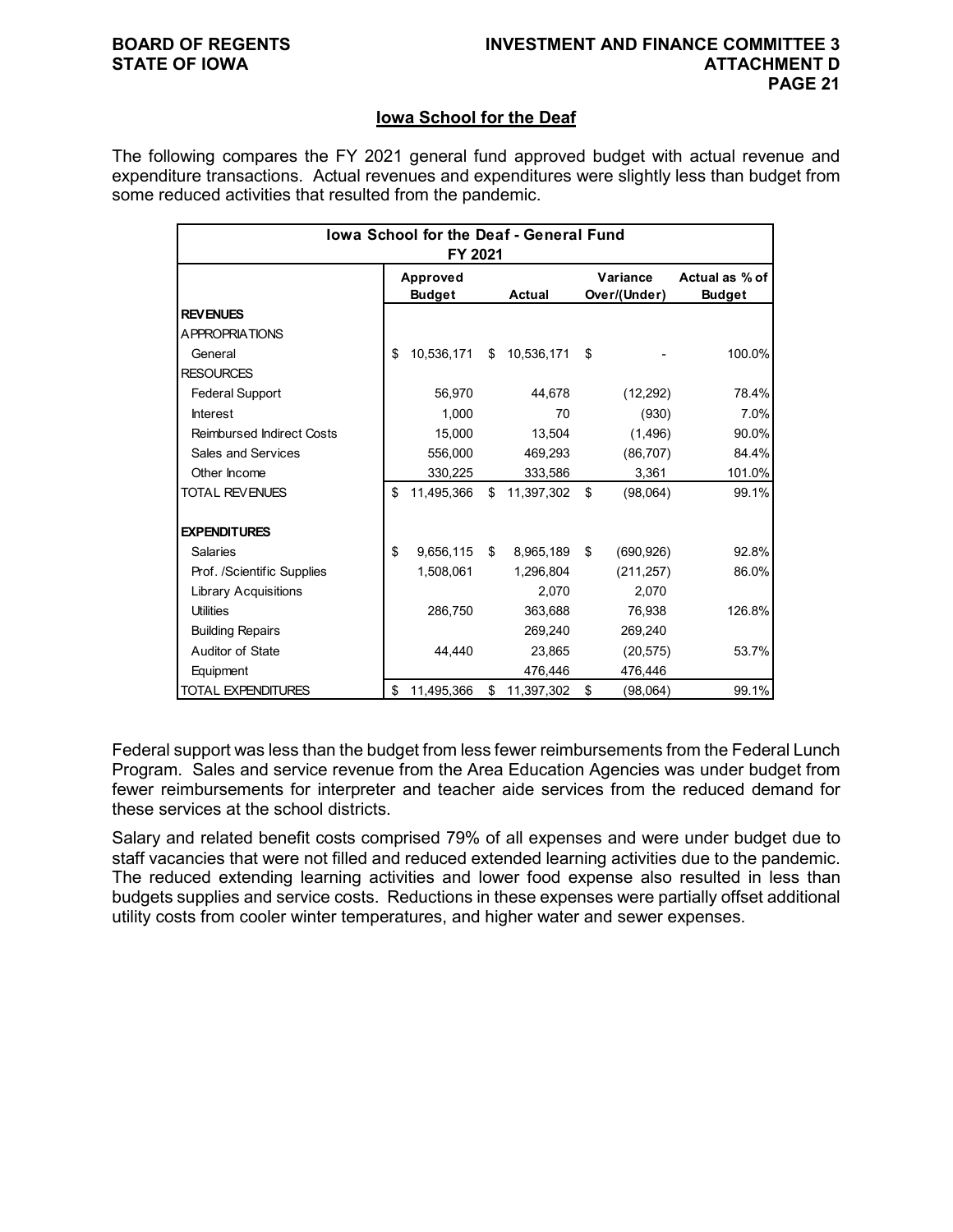## **BOARD OF REGENTS INVESTMENT AND FINANCE COMMITTEE 3 PAGE 22**

The following provides a five-year history of general operating revenues and expenditures. The decline in sales/service revenue over the years is the result of a reduction in the number of offcampus students requiring specialized services.

| lowa School for the Deaf - General Fund |    |            |         |            |         |            |         |            |    |            |  |
|-----------------------------------------|----|------------|---------|------------|---------|------------|---------|------------|----|------------|--|
| FY 2017 - FY 2021                       |    |            |         |            |         |            |         |            |    |            |  |
|                                         |    |            |         |            |         |            |         |            |    |            |  |
|                                         |    | FY 2017    | FY 2018 |            | FY 2019 |            | FY 2020 |            |    | FY 2021    |  |
| <b>REVENUES</b>                         |    |            |         |            |         |            |         |            |    |            |  |
| <b>APPROPRIATIONS</b>                   |    |            |         |            |         |            |         |            |    |            |  |
| General                                 | \$ | 9,723,215  | \$      | 9,897,351  | \$      | 9,996,325  | \$      | 10,299,287 | \$ | 10,536,171 |  |
| Other                                   |    | 82,049     |         |            |         |            |         |            |    |            |  |
| <b>RESOURCES</b>                        |    |            |         |            |         |            |         |            |    |            |  |
| <b>Federal Support</b>                  |    | 56,651     |         | 51,253     |         | 56,548     |         | 34,407     |    | 44,678     |  |
| <b>Interest</b>                         |    | 421        |         | 154        |         | 334        |         | 462        |    | 70         |  |
| <b>Reimbursed Indirect Costs</b>        |    | 18,962     |         | 21,318     |         | 20,896     |         | 14,839     |    | 13,504     |  |
| <b>Sales and Services</b>               |    | 717,963    |         | 779,074    |         | 567,495    |         | 456,950    |    | 469,293    |  |
| Other Income                            |    | 325,674    |         | 222,453    |         | 246,598    |         | 276,621    |    | 333,586    |  |
| <b>TOTAL REVENUES</b>                   | \$ | 10,924,935 | \$      | 10,971,603 | \$      | 10,888,196 | \$      | 11,082,566 | \$ | 11,397,302 |  |
|                                         |    |            |         |            |         |            |         |            |    |            |  |
| <b>EXPENDITURES</b>                     |    |            |         |            |         |            |         |            |    |            |  |
| <b>Salaries</b>                         | \$ | 8,864,005  | \$      | 8,859,666  | \$      | 8,961,550  | \$      | 8,885,629  | \$ | 8,965,189  |  |
| Prof. /Scientific Supplies              |    | 1,357,200  |         | 1,500,870  |         | 1,462,682  |         | 1,527,791  |    | 1,296,804  |  |
| <b>Library Acquisitions</b>             |    | 149        |         | 1,092      |         | 5,594      |         | 1,288      |    | 2,070      |  |
| <b>Utilities</b>                        |    | 298,570    |         | 337,045    |         | 329,155    |         | 314,225    |    | 363,688    |  |
| <b>Building Repairs</b>                 |    | 361,407    |         | 175,245    |         | 31,603     |         | 174,280    |    | 269,240    |  |
| Auditor of State                        |    | 43,604     |         | 42,626     |         | 39,483     |         | 38,070     |    | 23,865     |  |
| Equipment                               |    |            |         | 55,059     |         | 58,129     |         | 141,283    |    | 476,446    |  |
| <b>TOTAL EXPENDITURES</b>               | \$ | 10,924,935 | \$      | 10,971,603 | \$      | 10,888,196 | \$      | 11,082,566 | \$ | 11,397,302 |  |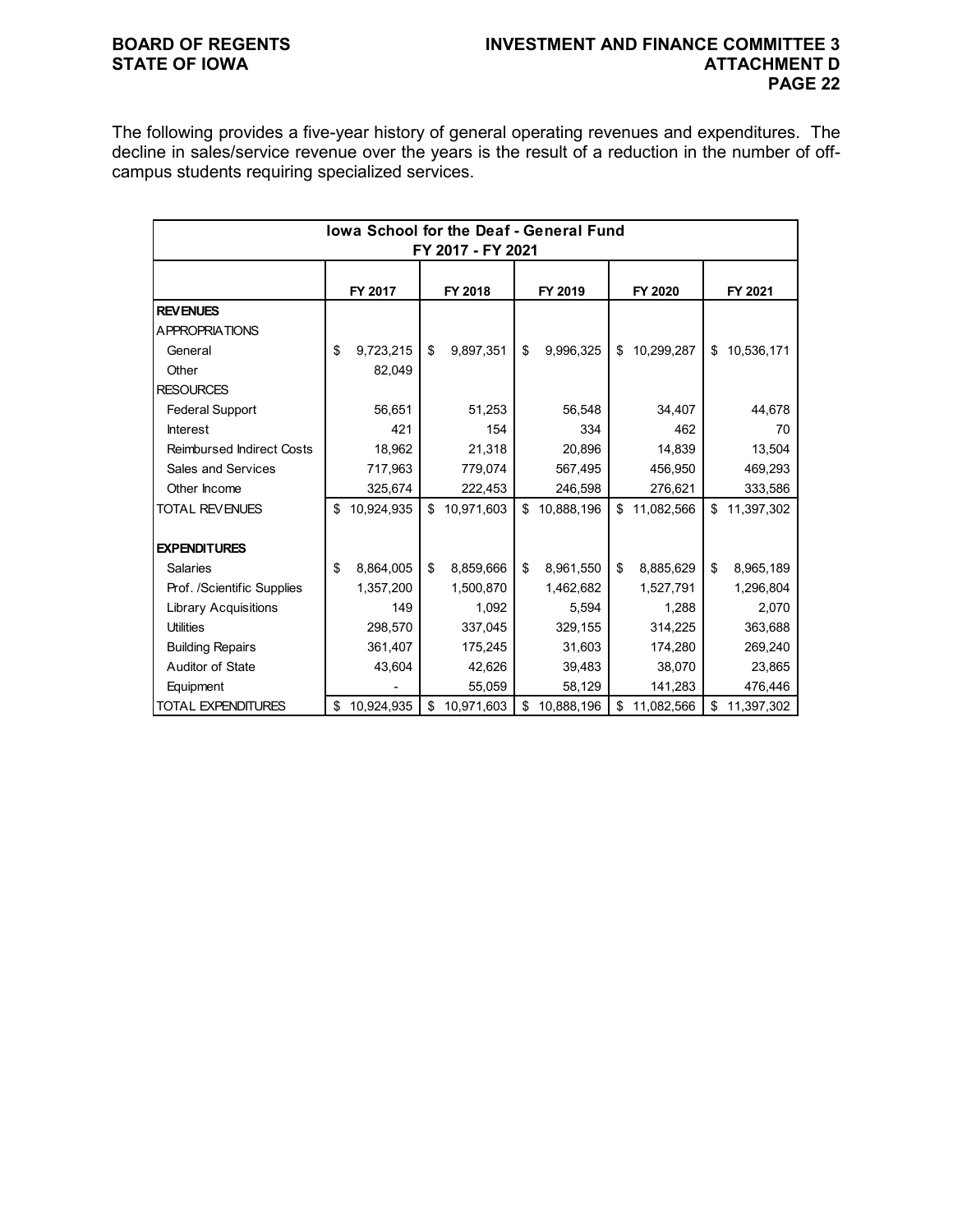## **Iowa Educational Services for the Blind and Visually Impaired**

The following compares the FY 2021 general operating fund approved budget with actual revenue and expenditure transactions. The pandemic's impact on school activities resulted in revenues and expenditures being 15% less than the budget.

| lowa Educational Services for the Blind & Visually Impaired - General Fund<br>FY 2021 |                           |           |    |               |    |                          |                          |  |  |  |
|---------------------------------------------------------------------------------------|---------------------------|-----------|----|---------------|----|--------------------------|--------------------------|--|--|--|
|                                                                                       | Approved<br><b>Budget</b> |           |    | <b>Actual</b> |    | Variance<br>Over/(Under) | Actual as %<br>of Budget |  |  |  |
| <b>REVENUES</b>                                                                       |                           |           |    |               |    |                          |                          |  |  |  |
| A PPROPRIATIONS                                                                       |                           |           |    |               |    |                          |                          |  |  |  |
| General                                                                               | \$                        | 4,434,459 | \$ | 3,944,704     | \$ | (489, 755)               | 89.0%                    |  |  |  |
| Other                                                                                 |                           | 100,000   |    | 1,200         |    | (98, 800)                | 1.2%                     |  |  |  |
| <b>RESOURCES</b>                                                                      |                           |           |    |               |    |                          |                          |  |  |  |
| <b>Interest</b>                                                                       |                           |           |    | 110           |    | 110                      |                          |  |  |  |
| <b>Reimbursed Indirect Costs</b>                                                      |                           | 58.331    |    | 50.978        |    | (7, 353)                 | 87.4%                    |  |  |  |
| Sales and Services                                                                    |                           | 3,985,526 |    | 3,956,091     |    | (29, 435)                | 99.3%                    |  |  |  |
| Other                                                                                 |                           | 951,105   |    | 150,776       |    | (800, 329)               | 15.9%                    |  |  |  |
| <b>TOTAL REVENUES</b>                                                                 | \$                        | 9,529,421 | \$ | 8,103,859     |    | (1,425,562)              | 85.0%                    |  |  |  |
| <b>EXPENDITURES</b>                                                                   |                           |           |    |               |    |                          |                          |  |  |  |
| <b>Salaries</b>                                                                       | \$                        | 7,687,911 | \$ | 7,121,956     | \$ | (565, 955)               | 92.6%                    |  |  |  |
| Prof. /Scientific Supplies                                                            |                           | 1,539,510 |    | 793,180       |    | (746, 330)               | 51.5%                    |  |  |  |
| <b>Library Acquisitions</b>                                                           |                           | 15,000    |    | 13,865        |    | (1, 135)                 | 92.4%                    |  |  |  |
| Rentals                                                                               |                           | 35,000    |    | 110,303       |    | 75,303                   | 315.2%                   |  |  |  |
| <b>Utilities</b>                                                                      |                           | 170,500   |    | 30,600        |    | (139,900)                | 17.9%                    |  |  |  |
| <b>Building Repairs</b>                                                               |                           |           |    | 22,627        |    | 22,627                   |                          |  |  |  |
| Auditor of State                                                                      |                           | 31,500    |    | 6,440         |    | (25,060)                 | 20.4%                    |  |  |  |
| Equipment                                                                             |                           | 50,000    |    | 4,888         |    | (45, 112)                | 9.8%                     |  |  |  |
| <b>TOTAL EXPENDITURES</b>                                                             | \$                        | 9,529,421 | \$ | 8,103,859     |    | (1,425,562)              | 85.0%                    |  |  |  |

While the school property was sold to the City of Vinton in August of 2020, the FY 2021 budget was developed without the knowledge of when the transaction would occur. The timing of the change in ownership contributed to significant budget-to-actual variances in other income (Americorp lease), salary costs, professional and scientific supplies/services, utility costs, and building repairs.

Salary/benefit costs comprised 88% of total operational costs and were under budget due to a reduction in force in response to the change in facility ownership. The pandemic's impact on programs also contributed Professional/Scientific supplies and services being less than the budget. Rental expense exceeded the budget from Braille's occupancy on the ISD campus for the 4-Plus program and the Braille library. Necessary building repairs were completed prior to the sale of the facility.